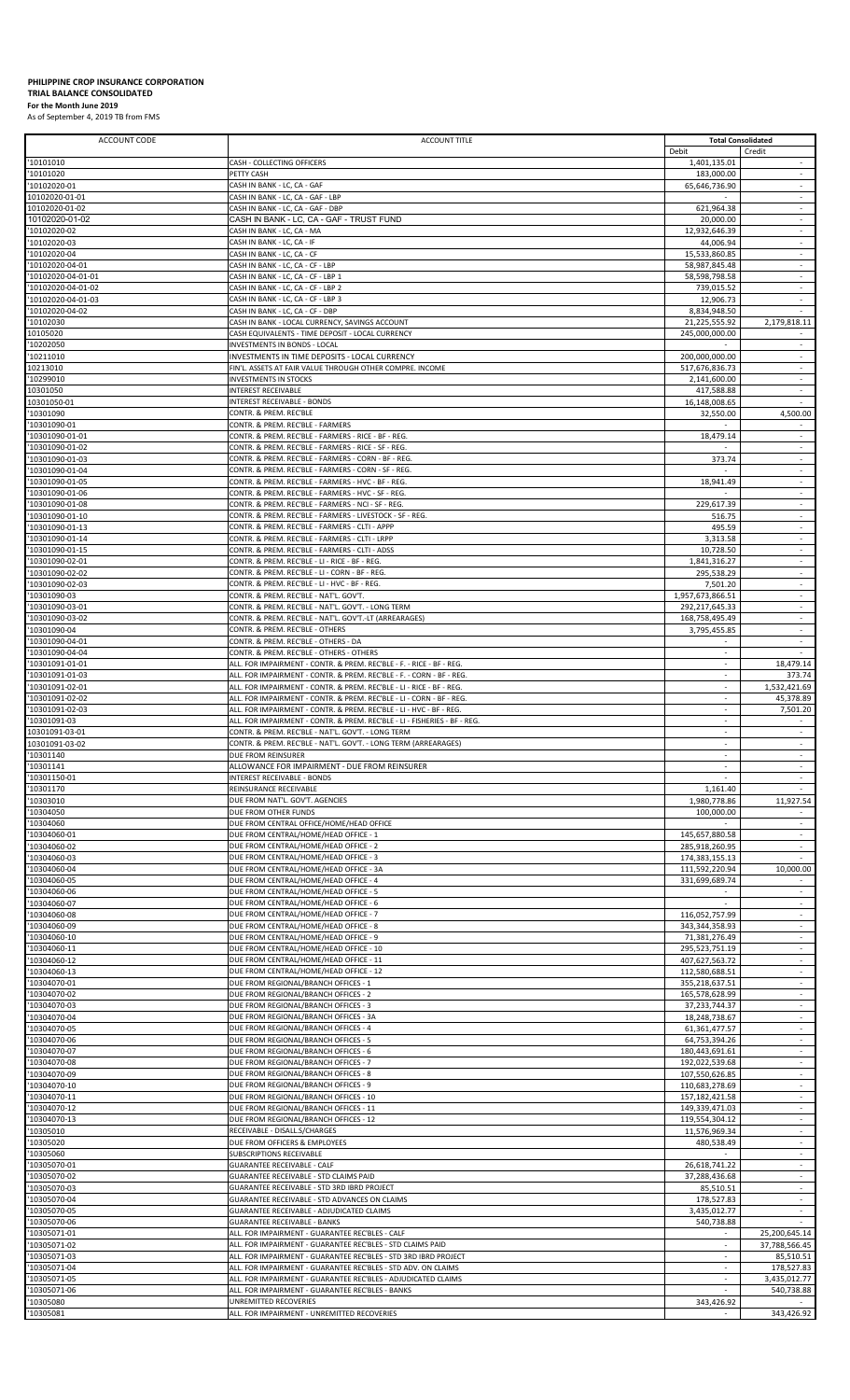| 10305990<br>10305990-01                | OTHER REC'BLES<br>OTHER REC'BLES - CALF GUARANTEE RECEIVABLE                                                        | 527,438.47<br>24,898,177.45  | $\sim$<br>$\sim$                   |
|----------------------------------------|---------------------------------------------------------------------------------------------------------------------|------------------------------|------------------------------------|
| 10305990-02                            | OTHER REC'BLES - STD CLAIMS PAID                                                                                    | 4,912,686.67                 | $\overline{\phantom{a}}$           |
| 10305990-04                            | OTHER REC'BLES - ADJUDICATED CLAIMS                                                                                 | 51,246.51                    | ÷                                  |
| 10305990-05<br>10305990-06             | OTHER REC'BLES - CLAIMS ON BANKS UNREMITTED RECOVERIES<br>OTHER REC'BLES - CALF RECOVERIES                          | 1,818,027.68<br>1,820,820.46 | ×.<br>1,566,408.18                 |
| 10305990-07                            | OTHER REC'BLES - PLI                                                                                                | 367,620.01                   |                                    |
| 10305990-09<br>10305990-10             | OTHER REC'BLES - MISCELLANEOUS<br>OTHER REC'BLES - DOCUMENT STAMP                                                   | 2,379,288.19<br>30,853.42    | 5,437.00                           |
| 10305990-11                            | OTHER REC'BLES - PREM. TAX                                                                                          | 97,034.51                    | $\sim$                             |
| 10305990-12                            | OTHER REC'BLES - LOCAL GOV'T. TAX                                                                                   | 11,585.63                    |                                    |
| 10305990-13<br>10305990-14             | OTHER REC'BLES - OTHER TAX<br>OTHER REC'BLES - SRTF                                                                 | 22,785.73<br>4,057,287.02    | $\sim$                             |
| 10305991                               | ALL. FOR IMPAIRMENT - OTHER REC'BLES                                                                                | $\sim$                       | 654,931.95                         |
| 10305991-01                            | ALL. FOR IMPAIRMENT - OTHER REC'BLES - CALF GUARANTEE RECEIVABLE                                                    |                              | 23,458,689.47                      |
| 10305991-02<br>10305991-04             | ALL. FOR IMPAIRMENT - OTHER REC'BLES - STD CLAIMS PAID<br>ALL. FOR IMPAIRMENT - OTHER REC'BLES - ADJUDICATED CLAIMS | ×.<br>$\sim$                 | 4,412,556.90<br>51,246.51          |
| 10305991-05                            | ALL. FOR IMPAIRMENT - OTHER REC'BLES - CLAIMS ON BANKS UNREM. RECOVERIES                                            |                              | 1,816,290.10                       |
| 10305991-06                            | ALL. FOR IMPAIRMENT - OTHER REC'BLES - CALF RECOVERIES                                                              | $\sim$                       | 3,111,996.34                       |
| 10305991-09<br>10305992                | ALL. FOR IMPAIRMENT - OTHER REC'BLES - MISCELLANEOUS<br>DUE FROM SRTF                                               | ×.                           | 1,481,044.09                       |
| 10402020                               | PREPAID RENT                                                                                                        | 129,423.00                   |                                    |
| 10402050                               | PREPAID INSURANCE                                                                                                   | 32,557.54                    | $\sim$                             |
| 10402990<br>10403020                   | OTHER PREPAYMENTS<br>GUARANTY DEPOSITS - changed to 19903020                                                        | 34,731.00<br>$\sim$          | $\overline{\phantom{a}}$<br>$\sim$ |
| 10404010                               | OFFICE SUPPLIES INVENTORY                                                                                           | 3,968,219.89                 |                                    |
| 10404020                               | ACCOUNTABLE FORMS, PLATES & STICKERS INVENTORY                                                                      | 1,513,175.40                 | $\omega$                           |
| 10405<br>10405020                      | SEMI - EXPENDABLE MACHINERY & EQUIPMENT<br>SEMI - EXPENDABLE OFFICE EQUIPMENT                                       | 625,103.64<br>795,700.36     | $\overline{\phantom{a}}$<br>$\sim$ |
| 10406                                  | SEMI - EXPENDABLE FURNITURE, FIXTURES & BOOKS                                                                       | 14,300.00                    | ÷.                                 |
| 10406010                               | SEMI - EXPENDABLE FURNITURE & FIXTURES                                                                              | 357,922.89                   | $\sim$                             |
| 10406020                               | SEMI - EXPENDABLE BOOKS                                                                                             |                              | $\overline{\phantom{a}}$           |
| 10499990<br>10602990                   | OTHER ASSETS - changed acct code to 19909990<br>OTHER L& IMPROVEMENTS                                               | 2,366,783.56                 | $\bar{a}$                          |
| 10602991                               | ACCUM. DEPN. - OTHER L& IMPROVEMENTS                                                                                |                              | 312,963.31                         |
| 10604010                               | <b>BUILDING</b>                                                                                                     | 17,232,435.72                |                                    |
| 10604011<br>10605020                   | ACCUM. DEPN. - BUILDING<br>OFFICE EQUIPMENT                                                                         | 18,441,482.62                | 1,163,017.89                       |
| 10605021                               | ACCUM. DEPN. - OFFICE EQUIPMENT                                                                                     |                              | 9,047,174.14                       |
| 10605030                               | INFORMATION & COMMUNICATION TECHNOLOGY EQUIPMENT                                                                    | 44,646,716.44                |                                    |
| 10605031<br>10606010                   | ACCUM. DEPN. - INFORMATION & COMM. TECHNOLOGY EQUIPMENT<br><b>MOTOR VEHICLES</b>                                    | 60,720,395.29                | 22,167,872.08                      |
| 10606011                               | ACCUM. DEPN. - MOTOR VEHICLES                                                                                       |                              | 32,318,186.97                      |
| 10607010                               | <b>FURNITURE &amp; FIXTURES</b>                                                                                     | 5,362,107.85                 |                                    |
| 10607011<br>10607012                   | ACCUM. DEPN. - FURNITURE & FIXTURES<br>ACCUM. IMPAIRMENT LOSSES - FURNITURE & FIXTURES                              | ×.                           | 2,245,793.45                       |
| 10609011                               | ACCUM. DEPN. - LEASED ASSETS IMPROVEMENTS, L&                                                                       |                              | $\sim$                             |
| 10609020                               | LEASED ASSETS IMPROVEMENTS, BUILDINGS                                                                               | 15,092,145.15                |                                    |
| 10609021                               | ACCUM. DEPN. - LEASED ASSETS IMPROVEMENTS, BUILDINGS                                                                |                              | 6,319,441.23                       |
| 10698990<br>10698991                   | OTHER PROP., PLANT & EQUIPMENT<br>ACCUM. DEPN. - OTHER PROP., PLANT & EQUIPMENT                                     | 822,890.12                   | 414,172.43                         |
| 10801020                               | <b>COMPUTER SOFTWARE</b>                                                                                            | 6,876,797.75                 |                                    |
| 10801021                               | ACCUM. AMORTIZATION - COMPUTER SOFTWARE                                                                             |                              | 2,974,895.62                       |
| 11302050                               | INVESTMENTS IN BONDS - LOCAL                                                                                        | 2,029,119,728.15             |                                    |
|                                        | <b>INVESTMENTS IN STOCKS</b>                                                                                        |                              |                                    |
| 11399010<br>11401090                   | CONTR. & PREM. REC'BLE                                                                                              |                              |                                    |
| 11401090-03                            | CONTR. & PREM. REC'BLE - NAT'L. GOV'T.                                                                              | ٠                            |                                    |
| 11401090-04-01                         | CONTRIBUTIONS AND PREMIUMS RECEIVABLE - OTHERS - DA                                                                 |                              | $\overline{\phantom{a}}$<br>$\sim$ |
| 11403010<br>11405020                   | DUE FROM NAT'L. GOV'T. AGENCIES<br>DUE FROM OFFICERS & EMPLOYEES                                                    | 13,735.44<br>360.00          |                                    |
| 11405070-01                            | <b>GUARANTEE RECEIVABLE - CALF</b>                                                                                  | 5,016,688.72                 | $\sim$                             |
| 11405070-02                            | GUARANTEE RECEIVABLE - STD CLAIMS PAID                                                                              | 1,176,241.37                 | $\overline{\phantom{a}}$           |
| 11405070-05<br>11405071-01             | GUARANTEE RECEIVABLE - ADJUDICATED CLAIMS<br>ALL. FOR IMPAIRMENT - GUARANTEE REC'BLES - CALF                        | 237,969.69                   | 4,044,067.23                       |
| 11405071-02                            | ALL. FOR IMPAIRMENT - GUARANTEE REC'BLES - STD CLAIMS PAID                                                          | $\sim$                       | 1,176,241.37                       |
| 11405071-05                            | ALL. FOR IMPAIRMENT - GUARANTEE REC'BLES - ADJUDICATED CLAIMS                                                       | $\sim$                       | 237,969.69                         |
| 11405080<br>11405081                   | UNREMITTED RECOVERIES<br>ALL. FOR IMPAIRMENT - UNREMITTED RECOVERIES                                                | 9,212.20                     | 9,212.20                           |
| 11405990                               | OTHER REC'BLES                                                                                                      | $\sim$                       |                                    |
| 11405990-09                            | OTHER REC'BLES - MISCELLANEOUS                                                                                      | 19,231.72                    | 176,471.31                         |
| 11405991<br>11405991-06                | ALL. FOR IMPAIRMENT - OTHER REC'BLES<br>ALL. FOR IMPAIRMENT - OTHER REC'BLES - CALF RECOVERIES                      | $\sim$                       | 972,621.49                         |
| 19901020                               | ADVANCES FOR PAYROLL                                                                                                |                              |                                    |
| 19901030                               | ADVANCES TO SPL. DISBURSING OFFICER                                                                                 | 140,582.04                   | $\sim$                             |
| 19901040<br>19902020                   | ADVANCES TO OFFICERS & EMPLOYEES<br>PREPAID RENT                                                                    | 776,692.79<br>773,676.96     | ×                                  |
| 19902050                               | PREPAID INSURANCE                                                                                                   | 286,373.05                   | $\overline{\phantom{a}}$           |
| 19902990                               | OTHER PREPAYMENTS                                                                                                   | 10,069.61                    | ä,<br>$\omega$                     |
| 19903020<br>19999990                   | <b>GUARANTY DEPOSITS</b><br><b>OTHER ASSETS</b>                                                                     | 1,851,635.93<br>785,046.36   |                                    |
| 20101010                               | ACCOUNTS PAYABLE                                                                                                    |                              | 49,452.27                          |
| 20101010-01                            | ACCOUNTS PAYABLE - COA<br>ACCOUNTS PAYABLE - ACCRUED EXPENSES                                                       |                              | 19,206,880.74                      |
| 20101010-02<br>20101020                | DUE TO OFFICERS & EMPLOYEES                                                                                         | 52,563.00<br>135.00          | 866,580.68<br>203,175.95           |
| 20101100-01                            | ACCRUED BENEFITS PAYABLE - RICE                                                                                     | 15,301,724.95                | 49,112,375.45                      |
| 20101100-02                            | ACCRUED BENEFITS PAYABLE - CORN                                                                                     | 896,386.00                   | 17,097,561.50                      |
| 20101100-03<br>20101100-04             | ACCRUED BENEFITS PAYABLE - HIGH VALUE<br>ACCRUED BENEFITS PAYABLE - LIVESTOCK                                       | 51,984.00<br>383,800.00      | 87,490,526.73<br>5,325,831.30      |
| 20101100-05                            | ACCRUED BENEFITS PAYABLE - FISHERIES                                                                                | 247,036.50                   | 1,672,692.37                       |
| 20101100-06                            | ACCRUED BENEFITS PAYABLE - NON-CROP<br>ACCRUED BENEFITS PAYABLE - CLTI                                              |                              | 1,417,012.66                       |
| 20101100-07<br>20101100-08             | ACCRUED DEATH BENEFITS PAYABLE                                                                                      | 1,143,552.00<br>230,000.00   | 238,150.20<br>180,000.00           |
| 20201010-01                            | DUE TO BIR - WITHHOLDING TAX                                                                                        |                              | 358,967.12                         |
| 20201010-01-01                         | DUE TO BIR - WITHHOLDING TAX - COMPENSATION (1601C)<br>DUE TO BIR - WITHHOLDING TAX - EXP&ED (1601E)                |                              | 694,765.22                         |
| 20201010-01-02<br>20201010-01-03       | DUE TO BIR - WITHHOLDING TAX - PERCENTAGE (1600)                                                                    | 9,089.48                     | 248,595.46<br>333,485.20           |
| 20201010-05-03                         | DUE TO BIR - DOCUMENT STAMP - HIGH VALUE                                                                            | 190,921.58                   | 39,121.24                          |
| 20201010-05-04                         | DUE TO BIR - DOCUMENT STAMP - LIVESTOCK                                                                             | 125,200.20                   | 27,776.65                          |
| 20201010-05-05<br>20201010-05-06-01    | DUE TO BIR - DOCUMENT STAMP - FISHERIES<br>DUE TO BIR - DOCUMENT STAMP - NON-CROP - FIRE                            | 78,938.56                    | 15,312.50<br>366,722.30            |
| 20201010-05-06-02                      | DUE TO BIR - DOCUMENT STAMP - NON-CROP - PROP. FLOATER                                                              |                              | 11,405.77                          |
| 20201010-05-06-04                      | DUE TO BIR - DOCUMENT STAMP - NON-CROP - CONTRACTOR'S ALL RISK                                                      | $\sim$                       | 154,473.04                         |
| 20201010-05-06-06<br>20201010-05-06-07 | DUE TO BIR - DOCUMENT STAMP - NON-CROP - MOTOR CAR<br>DUE TO BIR - DOCUMENT STAMP - NON-CROP - FISHERIES            | $\sim$                       | 18,633.48<br>4,000.00              |
| 20201010-05-07-01                      | DUE TO BIR - DOCUMENT STAMP - CLTI - APPP                                                                           |                              | 172.40                             |
| 20201010-05-07-02                      | DUE TO BIR - DOCUMENT STAMP - CLTI - LRPP                                                                           | $\sim$                       | 1,121.76                           |
| 20201010-05-07-03<br>20201010-06-03    | DUE TO BIR - DOCUMENT STAMP - CLTI - ADSS<br>DUE TO BIR - PREM. TAX - HIGH VALUE                                    | $\sim$                       | 415.73<br>34,887.14                |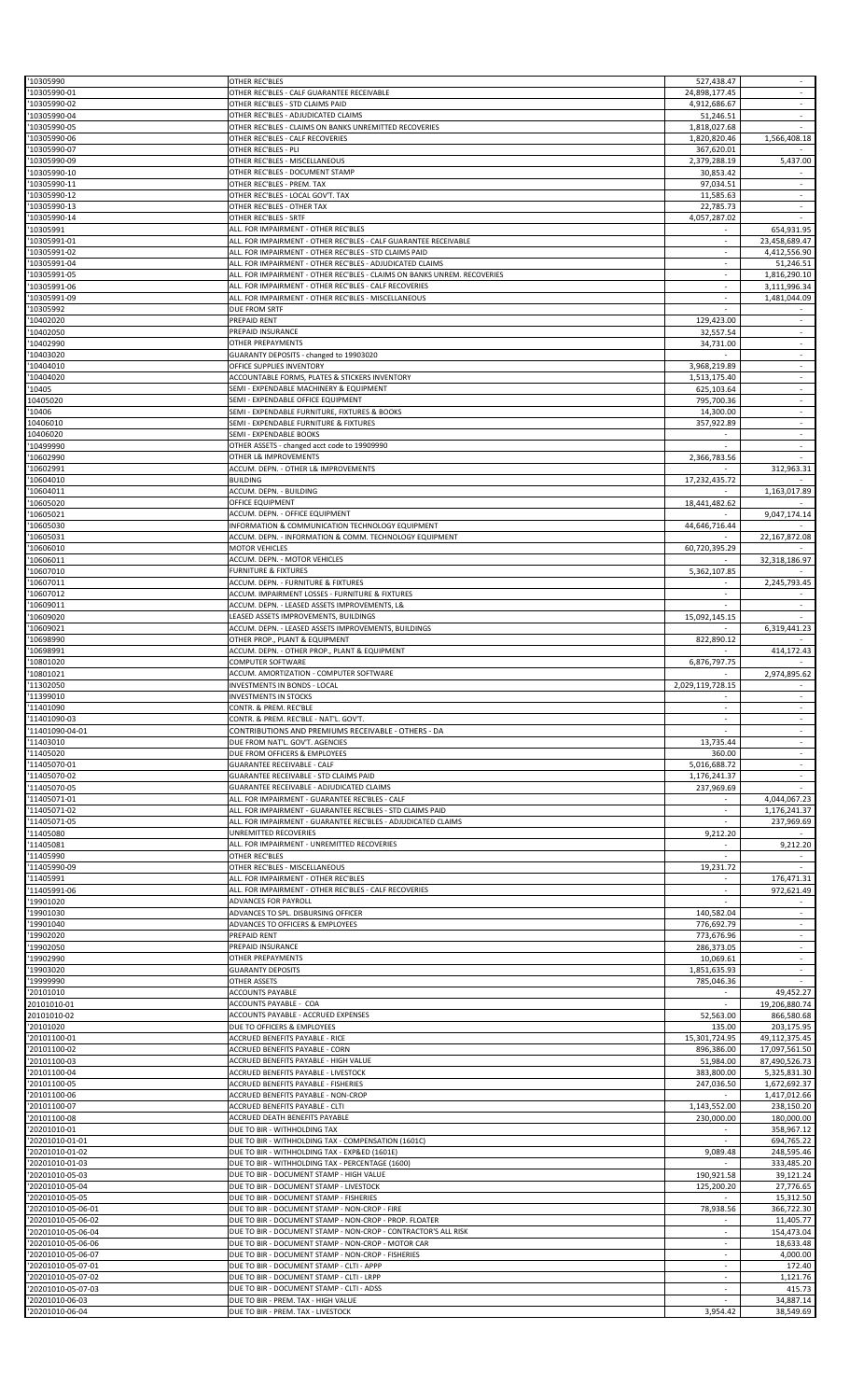| '20201010-06-05                                                                                                             | DUE TO BIR - PREM. TAX - FISHERIES                         |                          | 6,308.32                  |
|-----------------------------------------------------------------------------------------------------------------------------|------------------------------------------------------------|--------------------------|---------------------------|
|                                                                                                                             |                                                            |                          |                           |
| '20201010-03-06-01                                                                                                          | DUE TO BIR - PREM. TAX - NON-CROP - FIRE                   |                          | 234,147.70                |
| '20201010-03-06-02                                                                                                          | DUE TO BIR - PREM. TAX - NON-CROP - PROP. FLOATER          |                          | 15,316.58                 |
| '20201010-03-06-03                                                                                                          | DUE TO BIR - PREM. TAX - NON-CROP - COMMERCIAL CAR         | ×                        | 3,863.58                  |
| '20201010-03-06-04                                                                                                          | DUE TO BIR - PREM. TAX - NC - CONTRACTOR'S ALL RISK        | $\sim$                   | 35,742.50                 |
| '20201010-03-06-07                                                                                                          | DUE TO BIR - PREM. TAX - NON-CROP - FISHERIES              |                          | 3,840.00                  |
| '20201010-03-07                                                                                                             | DUE TO BIR - PREM. TAX - CLTI                              | $\omega$                 |                           |
|                                                                                                                             |                                                            |                          |                           |
| '20201010-06-07-01                                                                                                          | DUE TO BIR - PREM. TAX - CLTI - APPP                       | 117.49                   | 42,214.47                 |
| '20201010-06-07-02                                                                                                          | DUE TO BIR - PREM. TAX - CLTI - LRPP                       | $\sim$                   | 26,825.75                 |
| '20201010-06-07-03                                                                                                          | DUE TO BIR - PREM. TAX - CLTI - ADSS                       |                          | 117,072.60                |
| '20201020-01                                                                                                                | DUE TO GSIS - LIFE & RETIREMENT PREM.                      | 170.52                   | 1,681,487.14              |
| '20201020-02                                                                                                                | DUE TO GSIS - ECC                                          |                          | 22,805.22                 |
| '20201020-04                                                                                                                | DUE TO GSIS - OPTIONAL INSURANCE                           | $\sim$                   | 4,291.76                  |
|                                                                                                                             |                                                            |                          |                           |
| '20201020-05                                                                                                                | DUE TO GSIS - LOANS                                        |                          | 396,107.62                |
| '20201020-05-01                                                                                                             | DUE TO GSIS - LOANS - CONSOLIDATED                         | 66,768.73                | 364,145.25                |
| '20201020-05-02                                                                                                             | DUE TO GSIS - LOANS - POLICY                               | 300.00                   | 15,378.32                 |
| '20201020-05-03                                                                                                             | DUE TO GSIS - LOANS - EMERGENCY                            | 28,844.64                | 25,442.13                 |
|                                                                                                                             |                                                            |                          |                           |
| '20201020-05-04                                                                                                             | DUE TO GSIS - LOANS - EDUCATIONAL                          |                          | 12,329.85                 |
| '20201020-05-05                                                                                                             | DUE TO GSIS - LOANS - HOUSING                              | 1,377.84                 | 11,402.40                 |
| '20201020-05-06                                                                                                             | DUE TO GSIS - LOANS - OTHERS                               |                          | 95,177.50                 |
| '20201030-01                                                                                                                | DUE TO PAG - IBIG - CONTRIBUTION                           |                          | 168,945.90                |
| '20201030-02                                                                                                                | DUE TO PAG - IBIG - LOANS                                  | 16,887.44                | 4,214.42                  |
|                                                                                                                             |                                                            |                          |                           |
| '20201030-02-01                                                                                                             | DUE TO PAG - IBIG - LOANS - MULTI PURPOSE                  | 608.76                   | 120,977.06                |
| '20201030-02-02                                                                                                             | DUE TO PAG - IBIG - LOANS - CALAMITY                       | 227.08                   | 35,042.16                 |
| '20201030-02-03                                                                                                             | DUE TO PAG - IBIG - LOANS - HOUSING                        |                          | 7,174.18                  |
| '20201040                                                                                                                   | DUE TO PHILHEALTH                                          | 9,025.80                 | 224,031.04                |
|                                                                                                                             |                                                            |                          |                           |
| '20201050                                                                                                                   | DUE TO NGAS - PREM.                                        |                          | 8,132,199.13              |
| 20201050-01                                                                                                                 | DUE TO NGAS - PREM. - LGU BAGO CITY                        | $\sim$                   |                           |
| 20201050-02                                                                                                                 | DUE TO NGAS - PREM. - LGU NEGROS OCCIDENTAL                |                          |                           |
| 20201050-03                                                                                                                 | DUE TO NGAS - PREM. - LGU TALISAY                          | ×                        | $\sim$                    |
|                                                                                                                             |                                                            |                          |                           |
| 20201050-04                                                                                                                 | DUE TO NGAS - PREM. - LGU VALLADOLID                       |                          |                           |
| 20201050-05                                                                                                                 | DUE TO NGAS - PREM. - LGU MANAPLA                          | $\sim$                   |                           |
| 20201050-08                                                                                                                 | DUE TO NGAS - PREM. - LGU GUIMARAS                         | ÷                        | $\omega$                  |
| 20201050-09                                                                                                                 | DUE TO NGAS - PREM. - DA, RFU6-HYTA PROGRAM                | $\sim$                   | $\sim$                    |
| 20201050-10                                                                                                                 | DUE TO NGAS - PREM. - DA, FRU6-RICE MODEL FARM PROJECT     | $\sim$                   |                           |
|                                                                                                                             |                                                            |                          |                           |
| '20201070-01                                                                                                                | DUE TO LGUS - TAX - NON-CROP                               |                          | 38,260.26                 |
| '20201070-01-01                                                                                                             | DUE TO LGUS - TAX - NON-CROP - FIRE                        |                          | 227,650.04                |
| '20201070-01-02                                                                                                             | DUE TO LGUS - TAX - NON-CROP - PROPERTY FLOATER            | $\overline{\phantom{a}}$ | 7,766.43                  |
| '20201140                                                                                                                   | INTERAGENCY PAYABLE - DUE TO COA (renamed)                 | $\sim$                   |                           |
|                                                                                                                             |                                                            |                          |                           |
| '20301050                                                                                                                   | DUE TO OTHER FUNDS                                         | 0.20                     |                           |
| '20301050-01                                                                                                                | DUE TO OTHER FUNDS - SRTF                                  | $\sim$                   | 84,272.89                 |
| '20301050-02                                                                                                                | DUE TO OTHER FUNDS - CALF TRUST FUND                       |                          | 575,142.58                |
| '20301050-03                                                                                                                | DUE TO OTHER FUNDS - OTHER LIABILITIES - AGF               | $\sim$                   | 20,000.00                 |
|                                                                                                                             |                                                            |                          |                           |
| '20301060-01                                                                                                                | DUE TO CENTRAL/HOME/HEAD OFFICE - 1                        |                          |                           |
| '20301060-02                                                                                                                | DUE TO CENTRAL/HOME/HEAD OFFICE - 2                        | $\sim$                   | $\sim$                    |
| '20301060-03                                                                                                                | DUE TO CENTRAL/HOME/HEAD OFFICE - 3                        | $\overline{\phantom{a}}$ | $\sim$                    |
| '20301060-04                                                                                                                | DUE TO CENTRAL/HOME/HEAD OFFICE - 3A                       |                          |                           |
| '20301060-05                                                                                                                | DUE TO CENTRAL/HOME/HEAD OFFICE - 4                        |                          | ÷.                        |
|                                                                                                                             |                                                            |                          |                           |
| '20301060-06                                                                                                                | DUE TO CENTRAL/HOME/HEAD OFFICE - 5                        | 231,719,986.63           | $\sim$                    |
| '20301060-07                                                                                                                | DUE TO CENTRAL/HOME/HEAD OFFICE - 6                        | 199,185,193.43           | $\sim$                    |
| '20301060-08                                                                                                                | DUE TO CENTRAL/HOME/HEAD OFFICE - 7                        | 149,253,852.55           |                           |
| '20301060-09                                                                                                                | DUE TO CENTRAL/HOME/HEAD OFFICE - 8                        |                          | 124,285,361.42            |
| '20301060-10                                                                                                                | DUE TO CENTRAL/HOME/HEAD OFFICE - 9                        | $\overline{\phantom{a}}$ |                           |
|                                                                                                                             |                                                            |                          |                           |
| '20301060-11                                                                                                                | DUE TO CENTRAL/HOME/HEAD OFFICE - 10                       | $\sim$                   |                           |
|                                                                                                                             |                                                            |                          |                           |
| '20301060-12                                                                                                                | DUE TO CENTRAL/HOME/HEAD OFFICE - 11                       |                          | 238,913,445.82            |
| '20301060-13                                                                                                                | DUE TO CENTRAL/HOME/HEAD OFFICE - 12                       |                          |                           |
|                                                                                                                             |                                                            |                          | 375.00                    |
| '20301070                                                                                                                   | DUE TO REGIONAL/BRANCH OFFICES                             |                          |                           |
| 20301070-01                                                                                                                 | DUE TO REGIONAL/BRANCH OFFICES - 1                         | $\sim$                   | 500,700,499.77            |
| 20301070-02                                                                                                                 | DUE TO REGIONAL/BRANCH OFFICES - 2                         |                          | 450,575,368.41            |
| 20301070-03                                                                                                                 | DUE TO REGIONAL/BRANCH OFFICES - 3                         | ×                        | 211,521,991.49            |
| 20301070-04                                                                                                                 | DUE TO REGIONAL/BRANCH OFFICES - 3A                        | $\overline{\phantom{a}}$ | 129,795,718.32            |
|                                                                                                                             | DUE TO REGIONAL/BRANCH OFFICES - 4                         | $\sim$                   |                           |
| 20301070-05                                                                                                                 |                                                            |                          | 392,436,970.81            |
| 20301070-06                                                                                                                 | DUE TO REGIONAL/BRANCH OFFICES - 5                         |                          | 296,484,880.89            |
| 20301070-07                                                                                                                 | DUE TO REGIONAL/BRANCH OFFICES - 6                         | ×.                       | 378,524,859.52            |
| 20301070-08                                                                                                                 | DUE TO REGIONAL/BRANCH OFFICES - 7                         | $\sim$                   | 457,004,963.37            |
| 20301070-09                                                                                                                 | DUE TO REGIONAL/BRANCH OFFICES - 8                         |                          |                           |
|                                                                                                                             | DUE TO REGIONAL/BRANCH OFFICES - 9                         | ÷                        | 317,385,030.34            |
| 20301070-10                                                                                                                 |                                                            |                          | 145,908,222.78            |
| 20301070-11                                                                                                                 | DUE TO REGIONAL/BRANCH OFFICES - 10                        | ×.                       | 458,190,150.99            |
| 20301070-12                                                                                                                 | DUE TO REGIONAL/BRANCH OFFICES - 11                        | $\sim$                   | 354,051,536.93            |
| 20301070-13                                                                                                                 | DUE TO REGIONAL/BRANCH OFFICES - 12                        |                          | 186,565,713.47            |
| '20401010                                                                                                                   | TRUST LIABILITIES                                          | $\sim$                   | 2,913,905.31              |
| '20401010-02                                                                                                                | TRUST LIABILITIES - SRTF                                   |                          |                           |
|                                                                                                                             |                                                            |                          |                           |
| 20401010-03-1                                                                                                               | TRUST LIABILITIES - DA - PCAF                              | $\sim$                   | 231,925.00                |
| '20401010-09                                                                                                                | TRUST LIABILITIES - OTHERS                                 |                          | 7,383,570.72              |
| '20401040                                                                                                                   | GUARANTY/SECURITY DEPOSITS PAYABLE                         | ÷                        | 1,203,988.90              |
| '20501990                                                                                                                   | OTHER DEFERRED CREDITS                                     |                          | 741,840,417.88            |
| '20501990-01                                                                                                                | OTHER DEFERRED CREDITS - RICE                              | 144,741.79               | 14,813,915.71             |
| '20501990-02                                                                                                                | OTHER DEFERRED CREDITS - CORN                              |                          | 2,874,248.72              |
|                                                                                                                             |                                                            |                          |                           |
| '20501990-03                                                                                                                | OTHER DEFERRED CREDITS - HIGH VALUE                        | 9.99                     | 13,950,820.87             |
| '20501990-04                                                                                                                | OTHER DEFERRED CREDITS - LIVESTOCK                         | $\sim$                   | 1,149,026.39              |
| '20501990-05                                                                                                                | OTHER DEFERRED CREDITS - FISHERIES PREM.                   |                          | 31,191.32                 |
| '20501990-06                                                                                                                | OTHER DEFERRED CREDITS - NON-CROP                          |                          | 144,266.17                |
| '20501990-06-01                                                                                                             | OTHER DEFERRED CREDITS - NON-CROP - FIRE                   |                          | 421,166.89                |
|                                                                                                                             |                                                            | 99,961.54                |                           |
| '20501990-06-02                                                                                                             | OTHER DEFERRED CREDITS - NON-CROP - PROP. FLOATER          | 4,112.50                 | 9,113.08                  |
| '20501990-07                                                                                                                | OTHER DEFERRED CREDITS - CLTI                              |                          | 519.83                    |
| '20501990-07-01                                                                                                             | OTHER DEFERRED CREDITS - CLTI - APPP                       | 66,362.00                | 2,664,019.51              |
| '20501990-07-02                                                                                                             | OTHER DEFERRED CREDITS - CLTI - LRPP                       |                          | 902,736.49                |
| '20501990-07-03                                                                                                             | OTHER DEFERRED CREDITS - CLTI - ADSS                       | $\sim$                   | 11,287,614.45             |
|                                                                                                                             |                                                            |                          |                           |
| '20501990-08                                                                                                                | OTHER DEFERRED CREDITS - OTHERS                            |                          | 14,260,284.23             |
| '20502040-01-01                                                                                                             | RESERVE FOR UNEARNED PREM. - RICE - BF                     | 33,703,072.29            | 77,597,680.31             |
| '20502040-01-02                                                                                                             | RESERVE FOR UNEARNED PREM. - RICE - SF                     |                          | 333,567,143.54            |
| '20502040-02-01                                                                                                             | RESERVE FOR UNEARNED PREM. - CORN - BF                     | 40,510,051.15            | 13,929,115.24             |
|                                                                                                                             |                                                            |                          |                           |
|                                                                                                                             | RESERVE FOR UNEARNED PREM. - CORN - SF                     | 243,092.50               | 236,875,324.64            |
|                                                                                                                             | RESERVE FOR UNEARNED PREM. - HIGH VALUE                    |                          | 486,606,222.26            |
| '20502040-04                                                                                                                | RESERVE FOR UNEARNED PREM. - LIVESTOCK                     | $\sim$                   | 267,638,485.75            |
| '20502040-05                                                                                                                | RESERVE FOR UNEARNED PREM. - FISHERIES                     |                          | 15,780,757.16             |
|                                                                                                                             |                                                            |                          |                           |
|                                                                                                                             | RESERVE FOR UNEARNED PREM. - NON-CROP                      | 8,022.00                 | 7,232,796.90              |
|                                                                                                                             | RESERVE FOR UNEARNED PREM. - FIRE                          |                          | 8,494,812.57              |
|                                                                                                                             | RESERVE FOR UNEARNED PREM. - PROP. FLOATER                 | 12,842.93                | 8,459,051.09              |
|                                                                                                                             | RESERVE FOR UNEARNED PREM. - COMMERCIAL CAR                |                          | 980.00                    |
|                                                                                                                             | RESERVE FOR UNEARNED PREM. - CLTI - APPP                   |                          | 8,052,679.27              |
| '20502040-02-02<br>'20502040-03<br>'20502040-06<br>'20502040-06-01<br>'20502040-06-02<br>'20502040-06-03<br>'20502040-07-01 |                                                            |                          |                           |
| '20502040-07-02                                                                                                             | RESERVE FOR UNEARNED PREM. - CLTI - LRPP                   | 16,681.48                | 6,435,828.43              |
| '20502040-07-03                                                                                                             | RESERVE FOR UNEARNED PREM. - CLTI - ADSS                   |                          | 18,105,332.00             |
| '20601020                                                                                                                   | LEAVE BENEFITS PAYABLE                                     | 5,275.00                 | 69,526,884.13             |
| '20601990-01                                                                                                                | OTHER PROVISIONS - PROVIDENT FUND                          | 11,689.79                | 1,041,838.49              |
| '20601990-02                                                                                                                | OTHER PROVISIONS - INDEMNITY FLUCTUATION                   |                          |                           |
|                                                                                                                             |                                                            |                          | 306,879,000.00            |
| 21099090                                                                                                                    | DIVIDENDS PAYABLE                                          |                          |                           |
| '21099120-01<br>'21099120-02                                                                                                | RETURN PREM. PAYABLE - RICE<br>RETURN PREM. PAYABLE - CORN | 29,075.78                | 1,736,044.03<br>24,273.64 |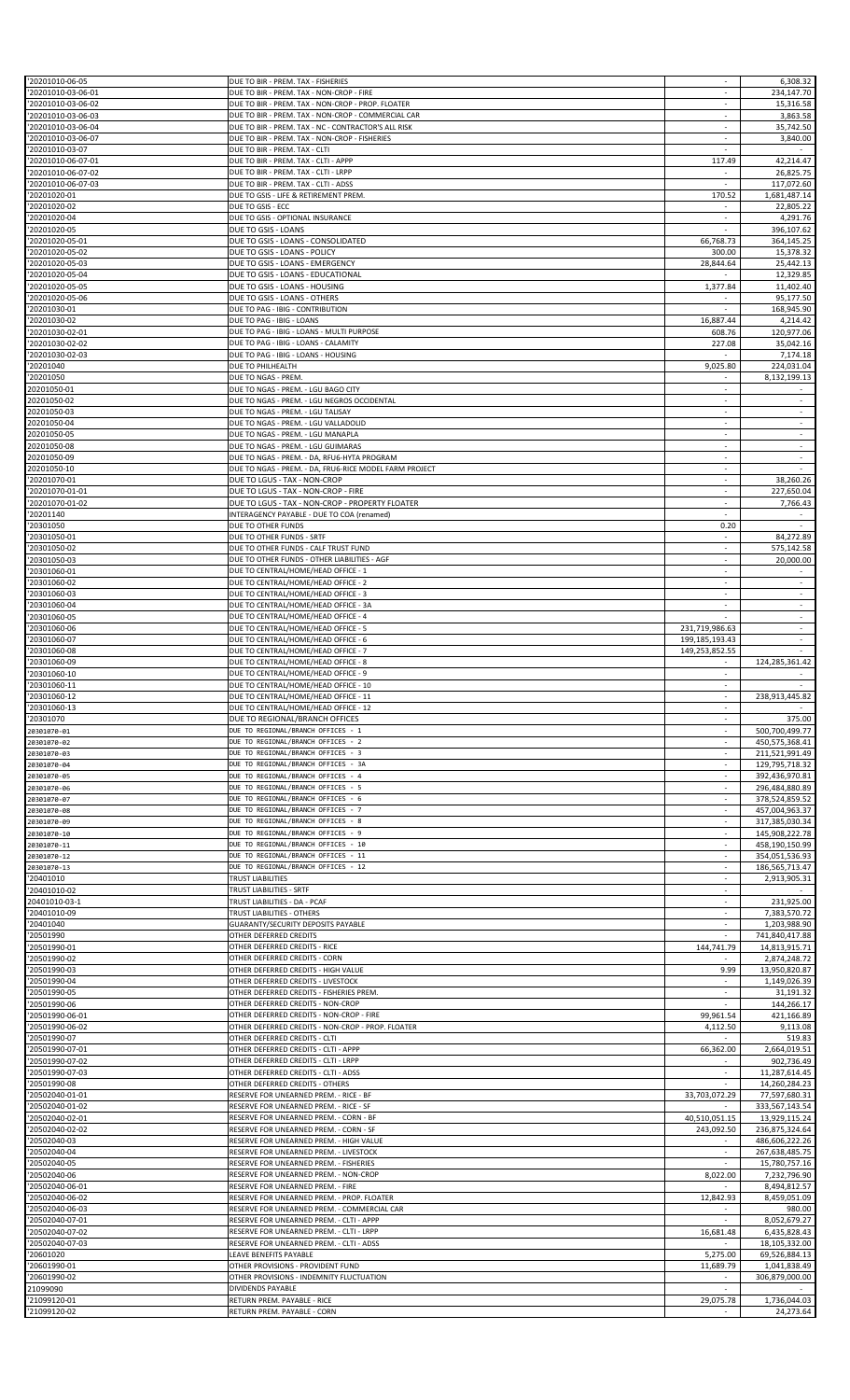| '21099120-03                                  | RETURN PREM. PAYABLE - HIGH VALUE                               |                          | 201,235.64               |
|-----------------------------------------------|-----------------------------------------------------------------|--------------------------|--------------------------|
| '21099120-04                                  | RETURN PREM. PAYABLE - LIVESTOCK                                | $\sim$                   |                          |
| '21099120-05                                  | RETURN PREM. PAYABLE - FISHERIES                                |                          |                          |
| '21099120-06                                  | RETURN PREM. PAYABLE - NCI                                      | $\sim$                   | ÷                        |
| '21099120-07                                  | RETURN PREM. PAYABLE - CLTI                                     | $\sim$                   |                          |
|                                               |                                                                 |                          |                          |
| '21099990                                     | OTHER PAYABLES                                                  |                          | 65.70                    |
| '21099990-01                                  | OTHER PAYABLES - ACCRUED EXPENSES                               | 918,819.19               | 4,611,945.44             |
| '21099990-02                                  | OTHER PAYABLES - SERVICE FEE PAYABLE                            |                          |                          |
| '21099990-03                                  | OTHER PAYABLES - NHMF<br>OTHER PAYABLES - EMPLOYEES ASSOCIATION |                          | $\overline{\phantom{a}}$ |
| 21099990-04                                   |                                                                 | 1,045.00                 |                          |
| '21099990-05                                  | OTHER PAYABLES - OTHERS                                         | 662,872.45               | 3,802,643.37             |
| '21101100-07                                  | ACCRUED BENEFITS PAYABLE - CLTI                                 |                          |                          |
| '21201010-02-03                               | DUE TO BIR - DOCUMENT STAMP - HIGH VALUE                        | $\sim$                   | $\sim$                   |
| 21201010-02-07-01                             | DUE TO BIR - DOCUMENT STAMP - CLTI - APPP                       |                          | $\overline{\phantom{a}}$ |
| '21201010-02-07-02                            | DUE TO BIR - DOCUMENT STAMP - CLTI - LRPP                       | ×.                       | $\overline{\phantom{a}}$ |
| '21201010-02-07-03                            | DUE TO BIR - DOCUMENT STAMP - CLTI - ADSS                       | $\overline{\phantom{a}}$ | $\overline{\phantom{a}}$ |
| '21201010-03-03                               | DUE TO BIR - PREM. TAX - HIGH VALUE                             | $\sim$                   | $\sim$                   |
| '21201010-03-07-01                            | DUE TO BIR - PREM. TAX - CLTI - APPP                            |                          |                          |
| '21201010-03-07-02                            | DUE TO BIR - PREM. TAX - CLTI - LRPP                            | ×.                       | ÷                        |
|                                               |                                                                 |                          |                          |
| '21201010-03-07-03                            | DUE TO BIR - PREM. TAX - CLTI - ADSS                            |                          | $\overline{\phantom{a}}$ |
| '21201020-03-01                               | DUE TO GSIS - LIFE & RETIREMENT PREM.                           | $\sim$                   | $\sim$                   |
| '21201020-03-02                               | DUE TO GSIS - ECC (SIF)                                         |                          |                          |
| '21201020-03-03                               | DUE TO GSIS - LOANS - EMERGENCY                                 | ÷.                       | ÷                        |
| '21201020-03-04                               | DUE TO GSIS - LOANS - EDUCATIONAL                               | $\sim$                   | $\overline{\phantom{a}}$ |
| '21201020-03-05                               | DUE TO GSIS - LOANS - HOUSING                                   |                          | $\overline{\phantom{a}}$ |
| 21201020-03-06                                | DUE TO GSIS - LOANS - OTHERS                                    | $\sim$                   | ÷                        |
| 21201020-04                                   | DUE TO GSIS - OPTIONAL INSURANCE                                | $\sim$                   | $\overline{\phantom{a}}$ |
| '21201030-01                                  | DUE TO PAG - IBIG - CONTRIBUTION                                | $\sim$                   | $\sim$                   |
|                                               |                                                                 |                          |                          |
| 21201030-02-01                                | DUE TO PAG - IBIG - LOANS - MULTI PURPOSE                       |                          | $\overline{\phantom{a}}$ |
| '21201040                                     | DUE TO PHILHEALTH                                               |                          |                          |
| '21401010-09                                  | TRUST LIABILITIES - OTHERS                                      | 525,000.00               | 1,003,688.80             |
| '21501990                                     | OTHER DEFERRED CREDITS                                          | $\sim$                   | 44,306,724.82            |
| '21501990-01                                  | OTHER DEFERRED CREDITS - RICE                                   |                          | 34,393.81                |
| '21501990-02                                  | OTHER DEFERRED CREDITS - CORN                                   | ÷.                       | 2,408.90                 |
| '21501990-03                                  | OTHER DEFERRED CREDITS - HIGH VALUE                             | 313,657.04               |                          |
| '21501990-04                                  | OTHER DEFERRED CREDITS - LIVESTOCK                              | $\overline{\phantom{a}}$ | 419,517.53               |
| '21501990-05                                  | OTHER DEFERRED CREDITS - FISHERIES PREM                         |                          | 2,813.54                 |
|                                               |                                                                 | $\sim$                   |                          |
| '21501990-06-01                               | OTHER DEFERRED CREDITS - NON-CROP - FIRE                        |                          | 151,544.04               |
| '21501990-06-02                               | OTHER DEFERRED CREDITS - NON-CROP - PROP. FLOATER               | 11,626.04                |                          |
| 21501990-07-01                                | OTHER DEFERRED CREDITS - CLTI - APPP                            |                          | 79,408.25                |
| '21501990-07-02                               | OTHER DEFERRED CREDITS - CLTI - LRPP                            |                          | 35,597.03                |
| '21501990-07-03                               | OTHER DEFERRED CREDITS - CLTI - ADSS                            | ÷                        | 244,664.42               |
| '21501990-08                                  | OTHER DEFERRED CREDITS - OTHERS                                 | $\overline{\phantom{a}}$ | 1,221,352.69             |
| '21502040-01-01                               | RESERVE FOR UNEARNED PREM. - RICE - BF                          |                          |                          |
| '21502040-01-02                               | RESERVE FOR UNEARNED PREM. - RICE - SF                          | $\sim$                   | ÷                        |
| '21502040-02-01                               | RESERVE FOR UNEARNED PREM. - CORN - BF                          | $\overline{\phantom{a}}$ | $\overline{\phantom{a}}$ |
|                                               |                                                                 | $\sim$                   | $\sim$                   |
| '21502040-02-02                               | RESERVE FOR UNEARNED PREM. - CORN - SF                          |                          |                          |
| '21502040-03                                  | RESERVE FOR UNEARNED PREM. - HIGH VALUE                         |                          |                          |
| '21502040-04                                  | RESERVE FOR UNEARNED PREM. - LIVESTOCK                          | $\sim$                   | ÷                        |
| '21502040-05                                  | RESERVE FOR UNEARNED PREM. - FISHERIES                          |                          |                          |
| '21502040-06-01                               | RESERVE FOR UNEARNED PREM. - FIRE                               | $\sim$                   |                          |
| '21502040-06-02                               | RESERVE FOR UNEARNED PREM. - PROP. FLOATER                      |                          | 77,360.00                |
| '21502040-07-01                               | RESERVE FOR UNEARNED PREM. - CLTI - APPP                        | $\overline{\phantom{a}}$ |                          |
| 21502040-07-02                                | RESERVE FOR UNEARNED PREM. - CLTI - LRPP                        | $\overline{\phantom{a}}$ | $\overline{\phantom{a}}$ |
| 21502040-07-03                                | RESERVE FOR UNEARNED PREM. - CLTI - ADSS                        |                          | 10,545.00                |
| '21601020                                     | LEAVE BENEFITS PAYABLE                                          |                          |                          |
|                                               |                                                                 | $\sim$                   | $\sim$                   |
| '21601990-01                                  | OTHER PROVISIONS - PROVIDENT FUND                               |                          |                          |
| 29999120-01                                   | RETURN PREM. PAYABLE - RICE                                     | $\overline{\phantom{a}}$ | 2,734,204.02             |
| 29999120-02                                   | RETURN PREM. PAYABLE - CORN                                     | $\sim$                   | 764,362.42               |
| '29999120-03                                  | RETURN PREM. PAYABLE - HIGH VALUE                               | ÷.                       | 19,845.10                |
| 29999120-04                                   | RETURN PREM. PAYABLE - LIVESTOCK                                | $\overline{\phantom{a}}$ | 18,617.21                |
| 29999120-06                                   | RETURN PREM. PAYABLE - NON-CROP                                 | $\sim$                   | 468.08                   |
| '29999120-07                                  | RETURN PREM. PAYABLE - CLTI                                     |                          | 62,212.08                |
| '29999990                                     | OTHER PAYABLES                                                  | 37,548.20                | 2,478,341.84             |
| 29999990-01                                   | OTHER PAYABLES - ACCRUED EXPENSES                               | 165,300.00               | 18,685,096.42            |
| 29999990-01-01                                | OTHER PAYABLES - SERVICE FEE PAYABLE                            | $\sim$                   | 1,324,431.65             |
|                                               | OTHER PAYABLES - SERVICE FEE PAYABLE                            |                          |                          |
| '29999990-02                                  |                                                                 |                          |                          |
| 29999990-01-02                                | OTHER PAYABLES - NHMF                                           | $\mathcal{L}$            | 1,681.51                 |
| 29999990-01-03                                | OTHER PAYABLES - EMPLOYEES ASSOCIATION                          | 805.00                   | 99,404.77                |
| 29999990-04                                   | OTHER PAYABLES - EMPLOYEES ASSOCIATION                          | $\overline{\phantom{a}}$ |                          |
| 29999990-02                                   | OTHER PAYABLES - OTHERS                                         | $\sim$                   | 21,860,135.18            |
| '29999990-05                                  | OTHER PAYABLES - OTHERS                                         | ÷.                       |                          |
| 30101030                                      | CONTRIBUTED CAPITAL                                             | $\overline{\phantom{a}}$ | 1,457,954,415.42         |
| 30201010                                      | REVALUATION SURPLUS                                             |                          |                          |
| '30301020                                     | REVENUE/INCOME & EXPENSE SUMMARY                                | $\overline{a}$           |                          |
| '30701010                                     | RETAINED EARNINGS/(DEFICIT)                                     | 18,013,851.66            | 157,798,343.45           |
| 30701011                                      | <b>DIVIDENDS</b>                                                | $\overline{\phantom{a}}$ |                          |
|                                               |                                                                 |                          |                          |
| 30801010                                      | SHARE CAPITAL                                                   |                          | 100,000,000.00           |
| '30801020                                     | SHARE PREM.                                                     | $\mathcal{L}$            | 159,451,430.53           |
| 40202200                                      | DIVIDENDS INCOME                                                |                          |                          |
| 40202210                                      | INTEREST INCOME                                                 | $\sim$                   | 17,176.92                |
| 40202210-01                                   | INTEREST INCOME - LOCAL BANKS                                   |                          | 4,819,443.71             |
| 40202210-03                                   | <b>INTEREST INCOME - BONDS</b>                                  | $\sim$                   |                          |
| 40202210-09                                   | INTEREST INCOME HELD TO MATURITY (HTM) FINANCIAL ASSETS         | $\overline{\phantom{a}}$ | 73,922,630.28            |
| 40202250                                      | INS./REINS.PREM.                                                | $\sim$                   |                          |
| '40202250-01-01                               | INS./REINS.PREM. - RICE - BF                                    | $\sim$                   | 111,312.00               |
| '40202250-01-01-01                            | INS./REINS.PREM. - RICE - BF - FARMER SHARE                     | $\overline{\phantom{a}}$ | 20,320,383.37            |
| '40202250-01-01-02                            | INS./REINS.PREM. - RICE - BF - LI SHARE                         | $\overline{\phantom{a}}$ | 11,807,330.01            |
|                                               | INS./REINS.PREM. - RICE - BF - GOV'T. SHARE                     |                          |                          |
| 40202250-01-01-03                             |                                                                 | $\overline{\phantom{a}}$ | 34,044,229.18            |
| '40202250-01-01-04                            | INS./REINS.PREM. - RICE - BF - RSBSA                            | ÷.                       | 28,244,625.46            |
| '40202250-01-01-05                            | INS./REINS.PREM. - RICE - BF - DA PROJ.                         | ÷.                       |                          |
| 40202250-01-01-05-01                          | INS./REINS.PREM. - RICE - BF - DA PROJ. - SIKAT SAKA            | $\sim$                   | 109,194,916.44           |
| 40202250-01-01-05-05                          | INS./REINS.PREM. - RICE - BF - DA PROJ. - PUNLA                 |                          | 311,140.00               |
| '40202250-01-01-05-06                         | INS./REINS.PREM. - RICE - BF - DA PROJ. - PLEA                  | ÷.                       | 4,731,937.80             |
| 40202250-01-01-05-07                          | INS./REINS.PREM. - RICE - BF - DA PROJ. - SURE                  | $\overline{\phantom{a}}$ | 1,511,005.00             |
| 40202250-01-01-05-08                          | INS./REINS.PREM. - RICE - BF - DA PROJ. - HYBRID                | $\sim$                   | $\sim$                   |
|                                               |                                                                 |                          |                          |
| 40202250-01-01-06                             | INS./REINS.PREM. - RICE - BF - DAR                              |                          |                          |
| '40202250-01-01-06-01                         | INS./REINS.PREM. - RICE - BF - DAR - APCP                       | $\mathcal{L}$            | 44,605,078.79            |
| '40202250-01-01-06-02                         | INS./REINS.PREM. - RICE - BF - DAR - AIP                        | $\overline{\phantom{a}}$ | 238,250.00               |
| '40202250-01-01-07                            | INS./REINS.PREM. - RICE - BF - SPL. PROJ.                       | $\sim$                   | 1,500.00                 |
| '40202250-01-02                               | INS./REINS.PREM. - RICE - SFF                                   | $\sim$                   | 1,663,992.40             |
| '40202250-01-02-01                            | INS./REINS.PREM. - RICE - SFF - FARMER SHARE                    | $\sim$                   | 7,283,872.30             |
| '40202250-01-02-03                            | INS./REINS.PREM. - RICE - SFF - GOV'T. SHARE                    | $\overline{\phantom{a}}$ | 81,185,330.16            |
| 40202250-01-02-04                             | INS./REINS.PREM. - RICE - SFF - RSBSA                           |                          | 501,861,359.95           |
| '40202250-01-02-05                            | INS./REINS.PREM. - RICE - SFF - DA PROJ.                        | $\mathcal{L}$            | 21,503,240.00            |
|                                               |                                                                 | $\sim$                   |                          |
| '40202250-01-02-05-01                         | INS./REINS.PREM. - RICE - SFF - DA PROJ. - SIKAT SAKA           |                          | 157,500.00               |
| 40202250-01-02-05-04<br>'40202250-01-02-05-05 | INS./REINS.PREM. - RICE - SFF - DA PROJ. - HYTA                 | $\sim$                   | 19,000.00                |
|                                               | INS./REINS.PREM. - RICE - SFF - DA PROJ. - PUNLA                |                          | 28,050.00                |
| 40202250-01-02-05-06                          | INS./REINS.PREM. - RICE - SFF - DA PROJ. - PLEA                 | $\sim$                   | 1,375,400.00             |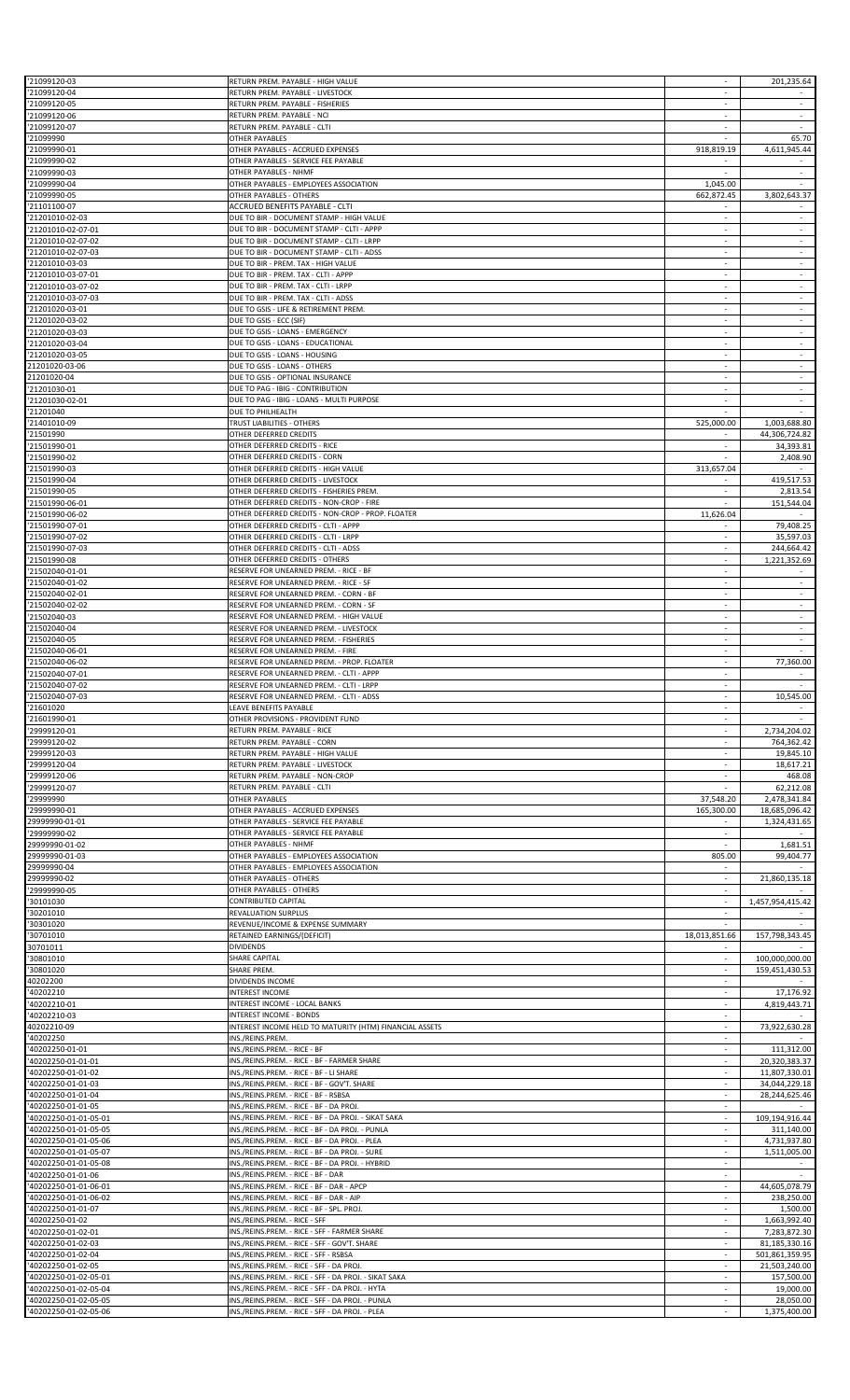| 40202250-01-02-05-09                                                                                                                                                                                                                                                                                                     | INS./REINS.PREM. - RICE - SFF - DA PROJ. - RICE MODEL FARM                                                                                  |                          | 448,422.00     |
|--------------------------------------------------------------------------------------------------------------------------------------------------------------------------------------------------------------------------------------------------------------------------------------------------------------------------|---------------------------------------------------------------------------------------------------------------------------------------------|--------------------------|----------------|
|                                                                                                                                                                                                                                                                                                                          |                                                                                                                                             | $\sim$                   |                |
| '40202250-01-02-06                                                                                                                                                                                                                                                                                                       | INS./REINS.PREM. - RICE - SFF - DAR                                                                                                         |                          | 475,985.40     |
| '40202250-01-02-06-01                                                                                                                                                                                                                                                                                                    | INS./REINS.PREM. - RICE - SFF - DAR - APCP                                                                                                  | $\sim$                   |                |
| '40202250-01-02-06-02                                                                                                                                                                                                                                                                                                    | INS./REINS.PREM. - RICE - SFF - DAR - AIP                                                                                                   | $\overline{\phantom{a}}$ | 1,576,071.60   |
| 40202250-01-02-07                                                                                                                                                                                                                                                                                                        | INS./REINS.PREM. - RICE - SFF - SPL. PROJ.                                                                                                  |                          | 27,785,768.60  |
| '40202250-01-02-07-02                                                                                                                                                                                                                                                                                                    | INS./REINS.PREM. - RICE - SFF - SPL. PROJ. - YOL&A                                                                                          | ×                        | 4,357,425.45   |
| 40202250-02-01                                                                                                                                                                                                                                                                                                           | INS./REINS.PREM. - CORN - BF                                                                                                                |                          | 5,000.00       |
| 40202250-02-01-01                                                                                                                                                                                                                                                                                                        | INS./REINS.PREM. - CORN - BF - FARMER SHARE                                                                                                 | $\sim$                   | 5,586,610.54   |
| 40202250-02-01-02                                                                                                                                                                                                                                                                                                        | INS./REINS.PREM. - CORN - BF - LI SHARE                                                                                                     |                          | 3,918,457.93   |
|                                                                                                                                                                                                                                                                                                                          |                                                                                                                                             |                          |                |
| '40202250-02-01-03                                                                                                                                                                                                                                                                                                       | INS./REINS.PREM. - CORN - BF - GOV'T. SHARE                                                                                                 | $\sim$                   | 11,272,492.61  |
| '40202250-02-01-04                                                                                                                                                                                                                                                                                                       | INS./REINS.PREM. - CORN - BF - RSBSA                                                                                                        |                          | 9,552,562.44   |
| '40202250-02-01-05                                                                                                                                                                                                                                                                                                       | INS./REINS.PREM. - CORN - BF - DA PROJ.                                                                                                     | $\sim$                   |                |
| '40202250-02-01-05-01                                                                                                                                                                                                                                                                                                    | INS./REINS.PREM. - CORN - BF - DA PROJ. - SIKAT SAKA                                                                                        |                          | 2,051,550.00   |
| '40202250-02-01-05-05                                                                                                                                                                                                                                                                                                    | INS./REINS.PREM. - CORN - BF - DA PROJ. - PUNLA                                                                                             | ×                        | 245,000.00     |
| '40202250-02-01-05-06                                                                                                                                                                                                                                                                                                    | INS./REINS.PREM. - CORN - BF - DA PROJ. - PLEA                                                                                              | $\overline{\phantom{a}}$ | 1,901,316.00   |
|                                                                                                                                                                                                                                                                                                                          |                                                                                                                                             |                          |                |
| 40202250-02-01-05-07                                                                                                                                                                                                                                                                                                     | INS/REINS PREM - CORN - BF - DA PROJECTS - SURE                                                                                             |                          | 436,050.00     |
| '40202250-02-01-06-01                                                                                                                                                                                                                                                                                                    | INS./REINS.PREM. - CORN - BF - DAR - APCP                                                                                                   | $\sim$                   | 8.788.013.65   |
| '40202250-02-01-06-02                                                                                                                                                                                                                                                                                                    | INS./REINS.PREM. - CORN - BF - DAR - AIP                                                                                                    | $\sim$                   | 80,600.00      |
| '40202250-02-01-07                                                                                                                                                                                                                                                                                                       | INS./REINS.PREM. - CORN - BF - SPL. PROJ.                                                                                                   |                          |                |
| 40202250-02-02                                                                                                                                                                                                                                                                                                           | INS./REINS.PREM. - CORN - SFF                                                                                                               | $\sim$                   | 2,213,295.80   |
| '40202250-02-02-01                                                                                                                                                                                                                                                                                                       | INS./REINS.PREM. - CORN - SFF - FARMER SHARE                                                                                                | ×                        | 2,978,304.35   |
| '40202250-02-02-03                                                                                                                                                                                                                                                                                                       | INS./REINS.PREM. - CORN - SFF - GOV'T. SHARE                                                                                                | $\overline{\phantom{a}}$ | 57,648,766.70  |
| 40202250-02-02-04                                                                                                                                                                                                                                                                                                        | INS./REINS.PREM. - CORN - SFF - RSBSA                                                                                                       | $\sim$                   | 286,188,544.25 |
| '40202250-02-02-05                                                                                                                                                                                                                                                                                                       |                                                                                                                                             |                          | 9,327,940.00   |
|                                                                                                                                                                                                                                                                                                                          | INS./REINS.PREM. - CORN - SFF - DA PROJ.                                                                                                    |                          |                |
| '40202250-02-02-05-05                                                                                                                                                                                                                                                                                                    | INS./REINS.PREM. - CORN - SFF - DA PROJ. - PUNLA                                                                                            | $\sim$                   |                |
| 40202250-02-02-05-06                                                                                                                                                                                                                                                                                                     | INS./REINS.PREM. - CORN - SFF - DA PROJ. - PLEA                                                                                             |                          | 267,800.00     |
| '40202250-02-02-05-08                                                                                                                                                                                                                                                                                                    | INS./REINS.PREM. - CORN - SFF - DA PROJ. - HYBRID                                                                                           | $\sim$                   |                |
| 40202250-02-02-06                                                                                                                                                                                                                                                                                                        | INS./REINS.PREM. - CORN - SFF - DAR                                                                                                         |                          | 38,600.00      |
| '40202250-02-02-06-01                                                                                                                                                                                                                                                                                                    | INS./REINS.PREM. - CORN - SFF - DAR - APCP                                                                                                  | $\overline{\phantom{a}}$ |                |
| '40202250-02-02-06-02                                                                                                                                                                                                                                                                                                    | INS./REINS.PREM. - CORN - SFF - DAR - AIP                                                                                                   |                          | 4,559,447.30   |
|                                                                                                                                                                                                                                                                                                                          |                                                                                                                                             |                          |                |
| 40202250-02-02-07                                                                                                                                                                                                                                                                                                        | INS./REINS.PREM. - CORN - SFF - SPL. PROJ.                                                                                                  | $\sim$                   | 17,609,023.40  |
| '40202250-02-02-07-02                                                                                                                                                                                                                                                                                                    | INS./REINS.PREM. - CORN - SFF - SPL. PROJ. - YOL&A                                                                                          | $\sim$                   | 34,728.50      |
| 40202250-03                                                                                                                                                                                                                                                                                                              | INS./REINS.PREM. - HIGH VALUE                                                                                                               | ×                        | 149,921.27     |
| 40202250-03-01                                                                                                                                                                                                                                                                                                           | INS./REINS.PREM. - HIGH VALUE - BF                                                                                                          | $\overline{\phantom{a}}$ | 983,251.60     |
| 40202250-03-01-01                                                                                                                                                                                                                                                                                                        | INS./REINS.PREM. - HIGH VALUE - BF - FARMER SHARE                                                                                           |                          | 3,934,504.08   |
| 40202250-03-01-03                                                                                                                                                                                                                                                                                                        | INS./REINS.PREM. - HIGH VALUE - BF - GOV'T. SHARE                                                                                           |                          | 167,983.50     |
| '40202250-03-01-04                                                                                                                                                                                                                                                                                                       | INS./REINS.PREM. - HIGH VALUE - BF - RSBSA                                                                                                  | $\overline{\phantom{a}}$ | 11,628,272.56  |
|                                                                                                                                                                                                                                                                                                                          |                                                                                                                                             |                          |                |
| '40202250-03-01-05                                                                                                                                                                                                                                                                                                       | INS./REINS.PREM. - HIGH VALUE - BF - DA PROJ                                                                                                | $\sim$                   |                |
| '40202250-03-01-05-05                                                                                                                                                                                                                                                                                                    | INS./REINS.PREM. - HIGH VALUE - BF - DA PROJ. - PUNLA                                                                                       |                          |                |
| '40202250-03-01-05-06                                                                                                                                                                                                                                                                                                    | INS./REINS.PREM. - HIGH VALUE - BF - DA PROJ. - PLEA                                                                                        | $\sim$                   | 3,202,361.22   |
| '40202250-03-01-05-07                                                                                                                                                                                                                                                                                                    | INS./REINS.PREM. - HIGH VALUE - BF - DA PROJ. - SURE                                                                                        |                          | 4,750.00       |
| 40202250-03-01-06                                                                                                                                                                                                                                                                                                        | INS./REINS.PREM. - HIGH VALUE - BF - DAR                                                                                                    | $\sim$                   |                |
| '40202250-03-01-06-01                                                                                                                                                                                                                                                                                                    | INS./REINS.PREM. - HIGH VALUE - BF - DAR - APCP                                                                                             |                          | 6,423,040.28   |
| '40202250-03-01-07                                                                                                                                                                                                                                                                                                       | INS./REINS.PREM. - HIGH VALUE - BF - SPL. PROJ.                                                                                             | ×                        | 27,575.00      |
|                                                                                                                                                                                                                                                                                                                          |                                                                                                                                             |                          |                |
| 40202250-03-02                                                                                                                                                                                                                                                                                                           | INS./REINS.PREM. - HIGH VALUE - SFF                                                                                                         | $\overline{\phantom{a}}$ | 1,940,296.65   |
| 40202250-03-02-01                                                                                                                                                                                                                                                                                                        | INS./REINS.PREM. - HIGH VALUE - SFF - FARMER SHARE                                                                                          |                          | 52,875.38      |
| '40202250-03-02-03                                                                                                                                                                                                                                                                                                       | INS./REINS.PREM. - HIGH VALUE - SFF - GOV'T. SHARE                                                                                          | $\sim$                   | 61,564,020.55  |
| '40202250-03-02-04                                                                                                                                                                                                                                                                                                       | INS./REINS.PREM. - HIGH VALUE - SFF - RSBSA                                                                                                 | $\overline{\phantom{a}}$ | 346,041,214.43 |
| '40202250-03-02-05                                                                                                                                                                                                                                                                                                       | INS./REINS.PREM. - HIGH VALUE - SFF - DA PROJ.                                                                                              | $\sim$                   | 25,305,208.79  |
| 40202250-03-02-05-06                                                                                                                                                                                                                                                                                                     | INS./REINS.PREM. - HIGH VALUE - SFF - DA PROJ. - PLEA                                                                                       |                          | 358,778.69     |
| '40202250-03-02-06                                                                                                                                                                                                                                                                                                       | INS./REINS.PREM. - HIGH VALUE - SFF - DAR                                                                                                   | $\sim$                   | 3,591,041.58   |
|                                                                                                                                                                                                                                                                                                                          | INS./REINS.PREM. - HIGH VALUE - SFF - DAR - APCP                                                                                            |                          |                |
| '40202250-03-02-06-01                                                                                                                                                                                                                                                                                                    |                                                                                                                                             | $\overline{\phantom{a}}$ | 568,430.00     |
| 40202250-03-02-06-02                                                                                                                                                                                                                                                                                                     | INS./REINS.PREM. - HIGH VALUE - SFF - DAR - AIP                                                                                             | $\sim$                   | 1,985,178.99   |
| 40202250-03-02-07                                                                                                                                                                                                                                                                                                        | INS./REINS.PREM. - HIGH VALUE - SFF - SPL. PROJ.                                                                                            |                          | 22,001,454.07  |
| '40202250-03-02-07-02                                                                                                                                                                                                                                                                                                    | INS./REINS.PREM. - HIGH VALUE - SFF - SPL. PROJ. - YOL&A                                                                                    |                          | 42,110.00      |
| 40202250-04                                                                                                                                                                                                                                                                                                              | INS./REINS.PREM. - LIVESTOCK                                                                                                                |                          |                |
| 40202250-04-01                                                                                                                                                                                                                                                                                                           | INS./REINS.PREM. - LIVESTOCK - BF                                                                                                           | $\sim$                   | 4,955,008.50   |
| '40202250-04-01-01                                                                                                                                                                                                                                                                                                       | INS./REINS.PREM. - LIVESTOCK - BF - FARMER SHARE                                                                                            |                          | 418,788.04     |
|                                                                                                                                                                                                                                                                                                                          |                                                                                                                                             |                          |                |
|                                                                                                                                                                                                                                                                                                                          |                                                                                                                                             |                          |                |
|                                                                                                                                                                                                                                                                                                                          | INS./REINS.PREM. - LIVESTOCK - BF - GOV'T. SHARE                                                                                            | $\sim$                   | 15,875.00      |
|                                                                                                                                                                                                                                                                                                                          | INS./REINS.PREM. - LIVESTOCK - BF - RSBSA                                                                                                   |                          | 263,100.12     |
| '40202250-04-01-03<br>'40202250-04-01-04<br>40202250-04-01-05-05                                                                                                                                                                                                                                                         | INS./REINS.PREM. - LIVESTOCK - BF - DA PROJ. - PUNLA                                                                                        |                          | 231,818.25     |
|                                                                                                                                                                                                                                                                                                                          | INS./REINS.PREM. - LIVESTOCK - BF - DA PROJ. - PLEA                                                                                         |                          | 750,929.00     |
|                                                                                                                                                                                                                                                                                                                          | INS./REINS.PREM. - LIVESTOCK - BF - DAR - APCP                                                                                              | $\sim$                   | 290.547.07     |
|                                                                                                                                                                                                                                                                                                                          | INS./REINS.PREM. - LIVESTOCK - BF - SPL. PROJ.                                                                                              | $\sim$                   | 20,540.00      |
| '40202250-04-01-05-06<br>40202250-04-01-06-01<br>'40202250-04-01-07                                                                                                                                                                                                                                                      |                                                                                                                                             |                          |                |
|                                                                                                                                                                                                                                                                                                                          | INS./REINS.PREM. - LIVESTOCK - SFF                                                                                                          |                          | 13,293,887.80  |
|                                                                                                                                                                                                                                                                                                                          | INS./REINS.PREM. - LIVESTOCK - SFF - FARMER SHARE                                                                                           |                          | 841,581.64     |
| 40202250-04-02<br>'40202250-04-02-01<br>'40202250-04-02-03                                                                                                                                                                                                                                                               | INS./REINS.PREM. - LIVESTOCK - SFF - GOV'T. SHARE                                                                                           | $\sim$                   | 30,859,045.42  |
|                                                                                                                                                                                                                                                                                                                          | INS./REINS.PREM. - LIVESTOCK - SFF - RSBSA                                                                                                  | $\sim$                   | 147,562,351.73 |
| 40202250-04-02-04<br>'40202250-04-02-05                                                                                                                                                                                                                                                                                  | INS./REINS.PREM. - LIVESTOCK - SFF - DA PROJ.                                                                                               |                          | 2,071,823.80   |
|                                                                                                                                                                                                                                                                                                                          | INS./REINS.PREM. - LIVESTOCK - SFF - DA PROJ. - PUNLA                                                                                       | $\sim$                   | 94,814.00      |
|                                                                                                                                                                                                                                                                                                                          | INS./REINS.PREM. - LIVESTOCK - SFF - DA PROJ. - PLEA                                                                                        |                          | 223,755.00     |
|                                                                                                                                                                                                                                                                                                                          | INS./REINS.PREM. - LIVESTOCK - SFF - DAR                                                                                                    | $\sim$                   | 1,554,470.00   |
| '40202250-04-02-05-05<br>'40202250-04-02-05-06<br>40202250-04-02-06<br>'40202250-04-02-06-01                                                                                                                                                                                                                             | INS./REINS.PREM. - LIVESTOCK - SFF - DAR - APCP                                                                                             |                          | 72,620.00      |
|                                                                                                                                                                                                                                                                                                                          |                                                                                                                                             | ×                        |                |
|                                                                                                                                                                                                                                                                                                                          | INS./REINS.PREM. - LIVESTOCK - SFF - DAR - AIP                                                                                              |                          | 67,012.50      |
|                                                                                                                                                                                                                                                                                                                          | INS./REINS.PREM. - LIVESTOCK - SFF - SPL. PROJ.                                                                                             |                          | 6,382,526.30   |
| '40202250-04-02-06-02<br>'40202250-04-02-07<br>'40202250-04-02-07-02                                                                                                                                                                                                                                                     | INS./REINS.PREM. - LIVESTOCK - SFF - SPL. PROJ. - YOL&A                                                                                     |                          | 541,364.00     |
| '40202250-04-02-07-03                                                                                                                                                                                                                                                                                                    | INSURANCE/REINSURANCE PREMIUM - LIVESTOCK - SFF - SPECIAL PROJECTS - AGRI-AGRA                                                              | $\sim$                   |                |
| '40202250-05-01                                                                                                                                                                                                                                                                                                          | INS./REINS.PREM. - FISHERIES - BF                                                                                                           | $\sim$                   | 3,282,598.02   |
| '40202250-05-01-01                                                                                                                                                                                                                                                                                                       | INS./REINS.PREM. - FISHERIES - BF - FARMER SHARE                                                                                            | $\sim$                   |                |
|                                                                                                                                                                                                                                                                                                                          |                                                                                                                                             |                          |                |
|                                                                                                                                                                                                                                                                                                                          | INS./REINS.PREM. - FISHERIES - BF - RSBSA                                                                                                   |                          | 2,148,216.00   |
| 40202250-05-01-04<br>'40202250-05-01-05                                                                                                                                                                                                                                                                                  | INS./REINS.PREM. - FISHERIES - BF - DA PROJ.                                                                                                |                          |                |
| '40202250-05-01-05-06                                                                                                                                                                                                                                                                                                    | INS./REINS.PREM. - FISHERIES - BF - DA PROJ. - PLEA                                                                                         | $\sim$                   | $\sim$         |
| 40202250-05-02                                                                                                                                                                                                                                                                                                           | INS./REINS.PREM. - FISHERIES - SFF                                                                                                          | $\sim$                   |                |
| 40202250-05-02-01                                                                                                                                                                                                                                                                                                        | INS./REINS.PREM. - FISHERIES - SFF - FARMER SHARE                                                                                           |                          | 3,666.43       |
|                                                                                                                                                                                                                                                                                                                          | INS./REINS.PREM. - FISHERIES - SFF - GOV'T. SHARE                                                                                           | $\sim$                   | 1,893,826.87   |
|                                                                                                                                                                                                                                                                                                                          | INS./REINS.PREM. - FISHERIES - SFF - RSBSA                                                                                                  |                          | 10,698,371.44  |
|                                                                                                                                                                                                                                                                                                                          |                                                                                                                                             | $\sim$                   |                |
|                                                                                                                                                                                                                                                                                                                          | INS./REINS.PREM. - FISHERIES - SFF - DA PROJ.                                                                                               |                          | 149,258.83     |
|                                                                                                                                                                                                                                                                                                                          | INS/REINS PREM - FISHERIES - SFF - DAR                                                                                                      |                          | 6,400.00       |
|                                                                                                                                                                                                                                                                                                                          | INS./REINS.PREM. - FISHERIES - SFF - DAR - AIP                                                                                              | $\sim$                   | 16,660.00      |
|                                                                                                                                                                                                                                                                                                                          | INS./REINS.PREM. - FISHERIES - SFF - SPL. PROJ.                                                                                             |                          | 133,939.89     |
|                                                                                                                                                                                                                                                                                                                          | INS./REINS.PREM. - FISHERIES - SFF - SPL. PROJ. - YOL&A                                                                                     | $\overline{\phantom{a}}$ |                |
|                                                                                                                                                                                                                                                                                                                          | INS./REINS.PREM. - NON-CROP                                                                                                                 |                          |                |
|                                                                                                                                                                                                                                                                                                                          |                                                                                                                                             | $\sim$                   |                |
|                                                                                                                                                                                                                                                                                                                          | INS./REINS.PREM. - NON-CROP - FIRE                                                                                                          | $\sim$                   |                |
|                                                                                                                                                                                                                                                                                                                          | INS./REINS.PREM. - NON-CROP - FIRE - BF                                                                                                     |                          | 1,823,843.63   |
|                                                                                                                                                                                                                                                                                                                          | INS./REINS.PREM. - NON-CROP - FIRE - BF - FARMER SHARE                                                                                      |                          |                |
|                                                                                                                                                                                                                                                                                                                          | INS./REINS.PREM. - NON-CROP - FIRE - BF - RSBSA                                                                                             | $\sim$                   | 3,380,100.00   |
|                                                                                                                                                                                                                                                                                                                          | INS./REINS.PREM. - NON-CROP - FIRE - BF - DAR - APCP                                                                                        | $\sim$                   |                |
| '40202250-05-02-03<br>40202250-05-02-04<br>40202250-05-02-05<br>'40202250-05-02-06<br>'40202250-05-02-06-02<br>'40202250-05-02-07<br>'40202250-05-02-07-02<br>40202250-06<br>'40202250-06-01<br>'40202250-06-01-01<br>40202250-06-01-01-01<br>'40202250-06-01-01-04<br>'40202250-06-01-01-06-01<br>'40202250-06-01-01-07 | INS./REINS.PREM. - NON-CROP - FIRE - BF - SPL. PROJ.                                                                                        | $\sim$                   |                |
|                                                                                                                                                                                                                                                                                                                          |                                                                                                                                             |                          | 1,573,276.13   |
| '40202250-06-01-02-01                                                                                                                                                                                                                                                                                                    | INS./REINS.PREM. - NON-CROP - FIRE - SFF - FARMER SHARE                                                                                     |                          |                |
|                                                                                                                                                                                                                                                                                                                          | INS./REINS.PREM. - NON-CROP - FIRE - SFF - RSBSA                                                                                            | $\sim$                   | 119,729.56     |
|                                                                                                                                                                                                                                                                                                                          | INS/REINS PREM - NON-CROP - FIRE - SFF - SPECIAL PROJECTS                                                                                   |                          | 26,716.02      |
|                                                                                                                                                                                                                                                                                                                          | INSURANCE/REINSURANCE PREMIUM - NON-CROP - FIRE - SFF - SPECIAL PROJECTS - YOLANDA                                                          | $\sim$                   | 41,419.37      |
|                                                                                                                                                                                                                                                                                                                          | INS./REINS.PREM. - NC - PROP. FLOATER                                                                                                       |                          | 25,155.00      |
|                                                                                                                                                                                                                                                                                                                          | INS./REINS.PREM. - NC - PROP. FLOATER - BF - FARMER SHARE                                                                                   | $\sim$                   | 51,390.00      |
|                                                                                                                                                                                                                                                                                                                          | INS./REINS.PREM. - NC - PROP. FLOATER - BF - GOV'T. SHARE                                                                                   |                          | 386,000.00     |
|                                                                                                                                                                                                                                                                                                                          |                                                                                                                                             |                          |                |
|                                                                                                                                                                                                                                                                                                                          | INS./REINS.PREM. - NC - PROP. FLOATER - BF - RSBSA                                                                                          |                          | 2,170,889.68   |
| '40202250-06-01-02-04<br>'40202250-06-01-02-07<br>40202250-06-01-02-07-02<br>40202250-06-02<br>'40202250-06-02-01-01<br>40202250-06-02-01-03<br>40202250-06-02-01-04<br>'40202250-06-02-01-05-05<br>'40202250-06-02-01-05-06                                                                                             | INS./REINS.PREM. - NC - PF - BF - DA PROJ. - PUNLA<br>INSURANCE/REINSURANCE PREMIUM - NON-CROP - PROPERTY FLOATER - BF - DA PROJECTS - PLEA | ×.                       | 800.00         |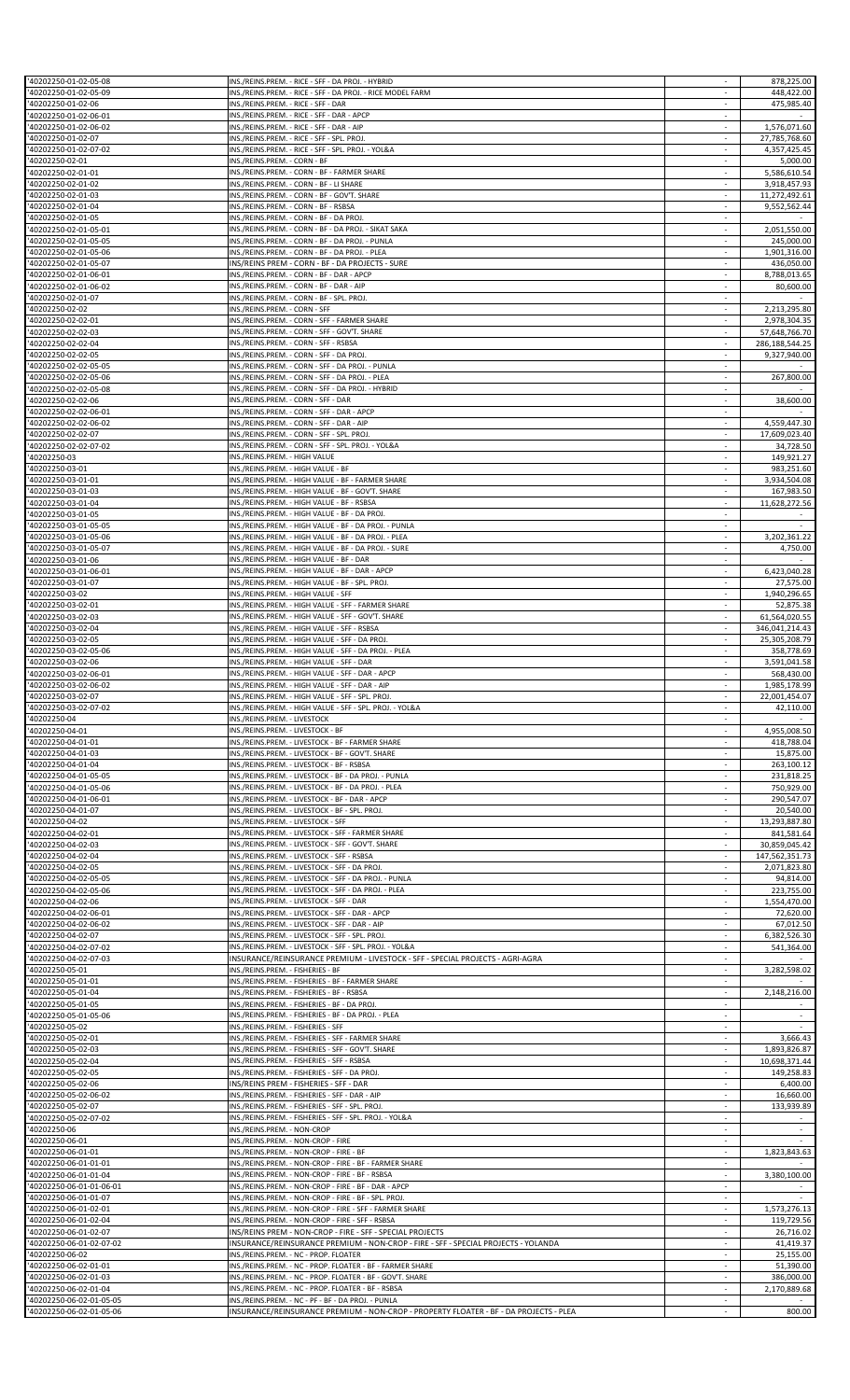| '40202250-06-02-01-06-02                                                                                                                                                                                                                                                | INS./REINS.PREM. - NC - PROP. FLOATER - BF - DAR - AIP                                                            |                          |                |
|-------------------------------------------------------------------------------------------------------------------------------------------------------------------------------------------------------------------------------------------------------------------------|-------------------------------------------------------------------------------------------------------------------|--------------------------|----------------|
| '40202250-06-02-01-07                                                                                                                                                                                                                                                   | INS./REINS.PREM. - NC - PROP. FLOATER - BF - SPL. PROJ.                                                           |                          | 24,222.18      |
| '40202250-06-02-02-01                                                                                                                                                                                                                                                   | INS./REINS.PREM. - NC - PROP. FLOATER - SFF - FARMER SHARE                                                        | ×.                       | 76,497.95      |
| '40202250-06-02-02-03                                                                                                                                                                                                                                                   | INS./REINS.PREM. - NC - PROP. FLOATER - SFF - GOV'T. SHARE<br>INS./REINS.PREM. - NC - PROP. FLOATER - SFF - RSBSA | $\sim$                   | 2,228,099.60   |
| '40202250-06-02-02-04<br>'40202250-06-02-02-05                                                                                                                                                                                                                          | INS./REINS.PREM. - NC - PROP. FLOATER - SFF - DA PROJ.                                                            |                          | 12,909,411.22  |
| '40202250-06-02-02-06-02                                                                                                                                                                                                                                                | INS./REINS.PREM. - NC - PROP. FLOATER - SFF - DAR - AIP                                                           | ×.                       | 329,100.00     |
| 40202250-06-02-02-05                                                                                                                                                                                                                                                    | INS./REINS.PREM. - NC - PROP. FLOATER - SFF - DA PROJ.                                                            | $\overline{\phantom{a}}$ |                |
| 40202250-06-02-02-06                                                                                                                                                                                                                                                    | INS./REINS.PREM. - NC - PROP. FLOATER - SFF - DAR                                                                 | $\sim$                   | 5,400.00       |
| '40202250-06-02-02-07                                                                                                                                                                                                                                                   | INS./REINS.PREM. - NC - PROP. FLOATER - SFF - SPL. PROJ.                                                          |                          | 644,851.26     |
| '40202250-06-02-02-07-02                                                                                                                                                                                                                                                | INS./REINS.PREM. - NC - PF - SFF - SPL. PROJ. - YOLANDA                                                           | ×                        | 352,474.41     |
|                                                                                                                                                                                                                                                                         | INS./REINS.PREM. - NC - FISHERIES - BF - FARMER SHARE                                                             |                          |                |
| '40202250-06-07-01-01<br>'40202250-06-07-01-03                                                                                                                                                                                                                          |                                                                                                                   | $\sim$                   | 884,200.00     |
|                                                                                                                                                                                                                                                                         | INS/REINS PREM - NON-CROP - FISHERIES - BF - GOVERNMENT SHARE                                                     |                          | 52,400.00      |
| '40202250-06-07-01-04                                                                                                                                                                                                                                                   | INS./REINS.PREM. - NC - FISHERIES - BF - RSBSA                                                                    |                          | 45,100.00      |
| '40202250-06-07-01-05-06                                                                                                                                                                                                                                                | INS./REINS.PREM. - NC - FISHERIES - BF - DA PROJ. - PLEA                                                          | $\sim$                   | 18,400.00      |
| '40202250-06-07-02                                                                                                                                                                                                                                                      | INS./REINS.PREM. - NC - FISHERIES - SFF                                                                           | $\sim$                   |                |
| '40202250-06-07-02-01                                                                                                                                                                                                                                                   | INSURANCE/REINSURANCE PREMIUM - NON-CROP - FISHERIES - SFF - FARMER SHARE                                         | $\sim$                   |                |
| '40202250-06-07-02-03                                                                                                                                                                                                                                                   | INS./REINS.PREM. - NC - FISHERIES - SFF - GOV'T. SHARE                                                            | ÷                        | 1,320,900.00   |
| '40202250-06-07-02-04                                                                                                                                                                                                                                                   | INS./REINS.PREM. - NC - FISHERIES - SFF - RSBSA                                                                   | $\sim$                   | 4,336,793.46   |
| '40202250-06-07-02-05                                                                                                                                                                                                                                                   | INS./REINS.PREM. - NC - FISHERIES - SFF - DA PROJ.                                                                | $\sim$                   |                |
| '40202250-06-07-02-07                                                                                                                                                                                                                                                   | INS./REINS.PREM. - NC - FISHERIES - SFF - SPL. PROJ.                                                              | $\overline{\phantom{a}}$ | 82,920.00      |
| '40202250-07-01                                                                                                                                                                                                                                                         | INS./REINS.PREM. - CLTI - APPP                                                                                    | ×.                       | 1,853,401.16   |
| '40202250-07-01-01                                                                                                                                                                                                                                                      | INS./REINS.PREM. - CLTI - APPP - BF                                                                               | $\overline{\phantom{a}}$ | 608,737.50     |
| '40202250-07-01-01-01                                                                                                                                                                                                                                                   | INS./REINS.PREM. - CLTI - APPP - BF - FARMER SHARE                                                                | $\sim$                   | 870.247.50     |
| '40202250-07-01-02                                                                                                                                                                                                                                                      | INS./REINS.PREM. - CLTI - APPP - SFF                                                                              |                          | 3,563,940.01   |
| '40202250-07-01-02-01                                                                                                                                                                                                                                                   | INS./REINS.PREM. - CLTI - APPP - SFF - FARMER SHARE                                                               | ×                        | 1,238,554.36   |
| '40202250-07-01-02-04                                                                                                                                                                                                                                                   | INS./REINS.PREM. - CLTI - APPP - SFF - RSBSA                                                                      | $\overline{\phantom{a}}$ |                |
| '40202250-07-01-02-07-02                                                                                                                                                                                                                                                | INS./REINS.PREM. - CLTI - APPP - SFF - SPL. PROJ. - YOL&A                                                         | $\sim$                   | 5,888,737.50   |
| '40202250-07-02                                                                                                                                                                                                                                                         | INS./REINS.PREM. - CLTI - LRPP                                                                                    |                          | 885,513.50     |
| '40202250-07-02-01                                                                                                                                                                                                                                                      | INS./REINS.PREM. - CLTI - LRPP - BF                                                                               | $\overline{\phantom{a}}$ | 1,234,121.61   |
| '40202250-07-02-01-01                                                                                                                                                                                                                                                   | INS./REINS.PREM. - CLTI - LRPP - BF - FARMER SHARE                                                                | $\overline{\phantom{a}}$ | 2,774,221.21   |
| '40202250-07-02-01-05-06                                                                                                                                                                                                                                                | INS./REINS.PREM. - CLTI - LRPP - BF - DA PROJ. - PLEA                                                             | $\sim$                   | 415.129.84     |
| '40202250-07-02-01-05-07                                                                                                                                                                                                                                                | INSURANCE/REINSURANCE PREMIUM - CLTI - LRPP - BF - DA PROJECTS - SURE                                             |                          | 34,275.00      |
| '40202250-07-02-02                                                                                                                                                                                                                                                      | INS./REINS.PREM. - CLTI - LRPP - SFF                                                                              | ×.                       | 29,957.95      |
| '40202250-07-02-02-01                                                                                                                                                                                                                                                   | INS./REINS.PREM. - CLTI - LRPP - SFF - FARMER SHARE                                                               | $\overline{\phantom{a}}$ | 708,116.61     |
| '40202250-07-02-02-05-06                                                                                                                                                                                                                                                | INSURANCE/REINSURANCE PREMIUM - CLTI - LRPP - SFF - DA PROJECTS - PLEA                                            |                          | 100,931.25     |
| '40202250-07-03                                                                                                                                                                                                                                                         | INS./REINS.PREM. - CLTI - ADSS                                                                                    | ÷                        | 1,517,464.25   |
| '40202250-07-03-01                                                                                                                                                                                                                                                      | INS./REINS.PREM. - CLTI - ADSS - BF                                                                               | $\sim$                   | 2,917,000.00   |
| '40202250-07-03-01-01                                                                                                                                                                                                                                                   | INS./REINS.PREM. - CLTI - ADSS - BF - FARMER SHARE                                                                | $\sim$                   | 714,522.75     |
| '40202250-07-03-02                                                                                                                                                                                                                                                      | INS./REINS.PREM. - CLTI - ADSS - SFF                                                                              |                          | 1,875,995.00   |
| '40202250-07-03-02-01                                                                                                                                                                                                                                                   | INS./REINS.PREM. - CLTI - ADSS - SFF - FARMER SHARE                                                               | $\mathcal{L}$            | 12,067,432.71  |
| '40202250-07-03-02-04                                                                                                                                                                                                                                                   | INS./REINS.PREM. - CLTI - ADSS - SFF - RSBSA                                                                      | $\overline{\phantom{a}}$ |                |
| '40202251-01                                                                                                                                                                                                                                                            | INSURANCE/REINSURANCE PREMIUM DISCOUNT - RICE                                                                     | $\sim$                   | $\sim$         |
| 40202251-07                                                                                                                                                                                                                                                             | INS./REINS.PREM. DISCOUNT - CLTI                                                                                  |                          |                |
| '40202251-07-02-02-01                                                                                                                                                                                                                                                   |                                                                                                                   | 18,228.43                |                |
|                                                                                                                                                                                                                                                                         | INS./REINS.PREM. DISC. - CLTI - LRPP - SFF - FARMER SHARE                                                         |                          |                |
| 40202251-07-03                                                                                                                                                                                                                                                          | INS./REINS. PREM. DISC. - CLTI - ADSS                                                                             |                          | 100.00         |
| '40202251-07-03-02-01                                                                                                                                                                                                                                                   | INS./REINS.PREM. DISC. - CLTI - ADSS - SFF - FARMER SHARE                                                         | 370.00                   |                |
| '40202252-02-01                                                                                                                                                                                                                                                         | RETURNS & CANCELLATIONS OF INS./REINS.PREM. - CORN - BF                                                           |                          | $\omega$       |
| '40202252-04-02-01                                                                                                                                                                                                                                                      | RETURNS AND CANCELLATIONS OF INSURANCE/REINSURANCE PREMIUMS - LIVESTOCK - SFF - FARMER SHARE                      | 40,155.00                | $\sim$         |
| '40202252-06-01-02-01                                                                                                                                                                                                                                                   | RETURNS AND CANCELLATIONS OF INS/REINS PREMS - NON-CROP - FIRE - SFF - FARMER SHARE                               | 40,971.92                |                |
| '40202253-01-01                                                                                                                                                                                                                                                         | INS./REINS. PREM. RESERVES - RICE - BF                                                                            | 20,246,128.87            | 8,936,799.96   |
| '40202253-01-01-01                                                                                                                                                                                                                                                      | INS./REINS. PREM. RESERVES - RICE - BF - REG.                                                                     | 8,892,070.19             | 853,701.29     |
| '40202253-01-01-04                                                                                                                                                                                                                                                      | INS./REINS. PREM. RESERVES - RICE - BF - RSBSA                                                                    | 809.522.68               | 1,143,260.70   |
| '40202253-01-01-05-01                                                                                                                                                                                                                                                   | INS./REINS. PREM. RESERVES - RICE - BF - DA PROJ. - SIKAT SAKA                                                    | $\sim$                   | 37,962.26      |
| '40202253-01-01-05-05                                                                                                                                                                                                                                                   | INS./REINS. PREM. RESERVES - RICE - BF - DA PROJ. - PUNLA                                                         |                          | 60,787.50      |
|                                                                                                                                                                                                                                                                         |                                                                                                                   |                          |                |
|                                                                                                                                                                                                                                                                         | INS./REINS. PREM. RESERVES - RICE - BF - DAR - APCP                                                               |                          | 25,884.81      |
|                                                                                                                                                                                                                                                                         | INS./REINS. PREM. RESERVES - RICE - BF - SPL. PROJ.                                                               |                          | 613,677.88     |
|                                                                                                                                                                                                                                                                         | INS./REINS. PREM. RESERVES - RICE - SFF                                                                           | 58,466.79                | 157,545,552.02 |
|                                                                                                                                                                                                                                                                         | INS./REINS. PREM. RESERVES - RICE - SFF - REG.                                                                    | 1,823,271.91             | 18,878,531.92  |
| '40202253-01-01-06-01<br>'40202253-01-01-07<br>'40202253-01-02<br>'40202253-01-02-01<br>'40202253-01-02-04                                                                                                                                                              | INS./REINS. PREM. RESERVES - RICE - SFF - RSBSA                                                                   |                          | 42,775,847.79  |
|                                                                                                                                                                                                                                                                         | INS./REINS. PREM. RESERVES - RICE - SFF - DA PROJ. - PUNLA                                                        |                          |                |
| '40202253-01-02-05-05<br>'40202253-01-02-05-08                                                                                                                                                                                                                          | INS./REINS. PREM. RESERVES - RICE - SFF - DA PROJ. - HYBRID                                                       |                          | 97.224.28      |
| '40202253-01-02-07                                                                                                                                                                                                                                                      | INS./REINS. PREM. RESERVES - RICE - SFF - SPL. PROJ                                                               |                          | 2,103,807.83   |
| '40202253-02-01                                                                                                                                                                                                                                                         | INS./REINS. PREM. RESERVES - CORN - BF                                                                            | 6,679,822.91             | 2,373,856.42   |
| '40202253-02-01-01                                                                                                                                                                                                                                                      | INS./REINS. PREM. RESERVES - CORN - BF - REG.                                                                     | 170,858.45               | 446,056.25     |
| '40202253-02-01-04                                                                                                                                                                                                                                                      | INS./REINS. PREM. RESERVES - CORN - BF - RSBSA                                                                    | 562,858.93               | 997,901.94     |
| '40202253-02-01-05-05                                                                                                                                                                                                                                                   | INS./REINS. PREM. RESERVES - CORN - BF - DA PROJ. - PUNLA                                                         |                          |                |
| '40202253-02-01-06-01                                                                                                                                                                                                                                                   | INSURANCE/REINSURANCE PREMIUM RESERVES - CORN - BF - DAR - APCP                                                   | 162,735.62               |                |
| '40202253-02-01-07                                                                                                                                                                                                                                                      | INS./REINS. PREM. RESERVES - CORN - BF - SPL. PROJ.                                                               |                          | 974,301.22     |
| '40202253-02-02                                                                                                                                                                                                                                                         | INS./REINS. PREM. RESERVES - CORN - SFF                                                                           | 53,973,268.93            | 16,594,151.71  |
| '40202253-02-02-01                                                                                                                                                                                                                                                      | INS./REINS. PREM. RESERVES - CORN - SFF - REG.                                                                    |                          | 2,755,484.27   |
| '40202253-02-02-04                                                                                                                                                                                                                                                      | INS./REINS. PREM. RESERVES - CORN - SFF - RSBSA                                                                   | 3,669,279.57             | 12,726,997.80  |
|                                                                                                                                                                                                                                                                         | INS./REINS. PREM. RESERVES - CORN - SFF - SPL. PROJ.                                                              | $\sim$                   | 3,417,569.92   |
| '40202253-02-02-07<br>'40202253-03                                                                                                                                                                                                                                      | INS./REINS. PREM. RESERVES - HIGH VALUE                                                                           | 47,114,107.02            | 45,332,235.36  |
|                                                                                                                                                                                                                                                                         | INS./REINS. PREM. RESERVES - HIGH VALUE - BF - REG.                                                               | 10,668,220.66            | 7,636.20       |
|                                                                                                                                                                                                                                                                         | INS./REINS. PREM. RESERVES - HIGH VALUE - BF - RSBSA                                                              | 388,162.74               | 1,812,636.41   |
|                                                                                                                                                                                                                                                                         | INS./REINS. PREM. RESERVES - HIGH VALUE - BF - DA PROJ. - PUNLA                                                   |                          |                |
|                                                                                                                                                                                                                                                                         | INS./REINS. PREM. RESERVES - HIGH VALUE - BF - DA PROJ. - PLEA                                                    | 209,539.17               |                |
| '40202253-03-01-01<br>'40202253-03-01-04<br>'40202253-03-01-05-05<br>'40202253-03-01-05-06<br>'40202253-03-01-05-07                                                                                                                                                     | INS./REINS. PREM. RESERVES - HIGH VALUE - BF - DA PROJ. - SURE                                                    | 1,900.00                 |                |
| '40202253-03-01-06-01                                                                                                                                                                                                                                                   | INS./REINS. PREM. RESERVES - HIGH VALUE - BF - DAR - APCP                                                         | 140,472.40               | 67,883.20      |
|                                                                                                                                                                                                                                                                         | INS./REINS. PREM. RESERVES - HIGH VALUE - BF - SPL. PROJ.                                                         | 5,540.00                 |                |
| '40202253-03-01-07<br>'40202253-03-02                                                                                                                                                                                                                                   | INS./REINS. PREM. RESERVES - HIGH VALUE - SFF                                                                     | 33,443,352.86            |                |
|                                                                                                                                                                                                                                                                         | INS./REINS. PREM. RESERVES - HIGH VALUE - SFF - REG.                                                              | 2,729,578.26             |                |
| '40202253-03-02-01<br>'40202253-03-02-04                                                                                                                                                                                                                                | INS./REINS. PREM. RESERVES - HIGH VALUE - SFF - RSBSA                                                             | 32,701,949.79            | $\sim$         |
|                                                                                                                                                                                                                                                                         | INS./REINS. PREM. RESERVES - HIGH VALUE - SFF - DA PROJ. - PLEA                                                   | 38,888.06                |                |
| '40202253-03-02-05-06<br>'40202253-03-02-06                                                                                                                                                                                                                             | INSURANCE/REINSURANCE PREMIUM RESERVES - HIGH VALUE - SFF - DAR                                                   | 152,885.21               |                |
|                                                                                                                                                                                                                                                                         | INS./REINS. PREM. RESERVES - HIGH VALUE - SFF - SPL. PROJ.                                                        | 5,561,050.33             |                |
|                                                                                                                                                                                                                                                                         | INS./REINS. PREM. RESERVES - LIVESTOCK                                                                            | 20,843,246.73            | 1,763,287.07   |
| '40202253-03-02-07<br>'40202253-04<br>'40202253-04-01                                                                                                                                                                                                                   | INS./REINS. PREM. RESERVES - LIVESTOCK - BF                                                                       |                          |                |
| '40202253-04-01-01                                                                                                                                                                                                                                                      | INS./REINS. PREM. RESERVES - LIVESTOCK - BF - REG.                                                                | 1,437,424.50             | 57,050.00      |
|                                                                                                                                                                                                                                                                         | INS./REINS. PREM. RESERVES - LIVESTOCK - BF - RSBSA                                                               | 10,818.57                |                |
|                                                                                                                                                                                                                                                                         | Ins/Reins Prem RESERVES - LIVESTOCK - BF - DA PROJECTS - PLEA                                                     | 3,047.98                 |                |
|                                                                                                                                                                                                                                                                         | INS/REINS PREM RESERVES - LIVESTOCK - BF - DAR                                                                    | 616.00                   |                |
|                                                                                                                                                                                                                                                                         | Ins/Reins Prem RESERVES - LIVESTOCK - BF - DAR - APCP                                                             | 34,826.06                |                |
|                                                                                                                                                                                                                                                                         |                                                                                                                   |                          | $\sim$         |
|                                                                                                                                                                                                                                                                         | INSURANCE/REINSURANCE PREMIUM RESERVES - LIVESTOCK - BF - SPECIAL PROJECTS                                        | 5,510.00                 |                |
|                                                                                                                                                                                                                                                                         | INS./REINS. PREM. RESERVES - LIVESTOCK - SFF                                                                      | 20,480,604.25            |                |
|                                                                                                                                                                                                                                                                         | INS./REINS. PREM. RESERVES - LIVESTOCK - SFF - REG.                                                               | 804,818.18               | 81,177.00      |
|                                                                                                                                                                                                                                                                         | INS./REINS. PREM. RESERVES - LIVESTOCK - SFF - RSBSA                                                              | 20,839,118.80            | 752,703.63     |
|                                                                                                                                                                                                                                                                         | INSURANCE/REINSURANCE PREMIUM RESERVES - LIVESTOCK - SFF - DA PROJECTS - PLEA                                     | 1,856.00                 |                |
|                                                                                                                                                                                                                                                                         | INS./REINS. PREM. RESERVES - LIVESTOCK - SFF - DAR - APCP                                                         | 121,665.00               |                |
|                                                                                                                                                                                                                                                                         | INS./REINS. PREM. RESERVES - LIVESTOCK - SFF - SPL. PROJ.                                                         | 4,197,473.00             |                |
| '40202253-04-01-04<br>'40202253-04-01-05-06<br>'40202253-04-01-06<br>'40202253-04-01-06-01<br>'40202253-04-01-07<br>'40202253-04-02<br>'40202253-04-02-01<br>'40202253-04-02-04<br>'40202253-04-02-05-06<br>'40202253-04-02-06-01<br>'40202253-04-02-07<br>'40202253-05 | INS./REINS. PREM. RESERVES - FISHERIES                                                                            | 179,037.94               | 16,438,468.94  |
| '40202253-05-01-04                                                                                                                                                                                                                                                      | INS./REINS. PREM. RESERVES - FISHERIES - BF - RSBSA                                                               | 81,909.60                |                |
| '40202253-05-01-07                                                                                                                                                                                                                                                      | INS./REINS. PREM. RESERVES - FISHERIES - BF - SPL. PROJ.                                                          |                          |                |
| '40202253-05-02                                                                                                                                                                                                                                                         | INS./REINS. PREM. RESERVES - FISHERIES - SFF                                                                      | 1,089,352.09             | 5,860.40       |
| '40202253-05-02-01                                                                                                                                                                                                                                                      | INS/REINS PREM RESERVES - FISHERIES - SFF - REGULAR                                                               | 1,494,454.99             |                |
| '40202253-05-02-04                                                                                                                                                                                                                                                      | INS./REINS. PREM. RESERVES - FISHERIES - SFF - RSBSA                                                              | 892,981.11               | 3,360.00       |
| '40202253-05-02-06<br>40202253-05-02-07                                                                                                                                                                                                                                 | INS/REINS PREM RESERVES - FISHERIES - SFF - DAR<br>INS./REINS. PREM. RESERVES - FISHERIES - SFF - SPL. PROJ.      | 1,280.00<br>18,091.20    | $\sim$         |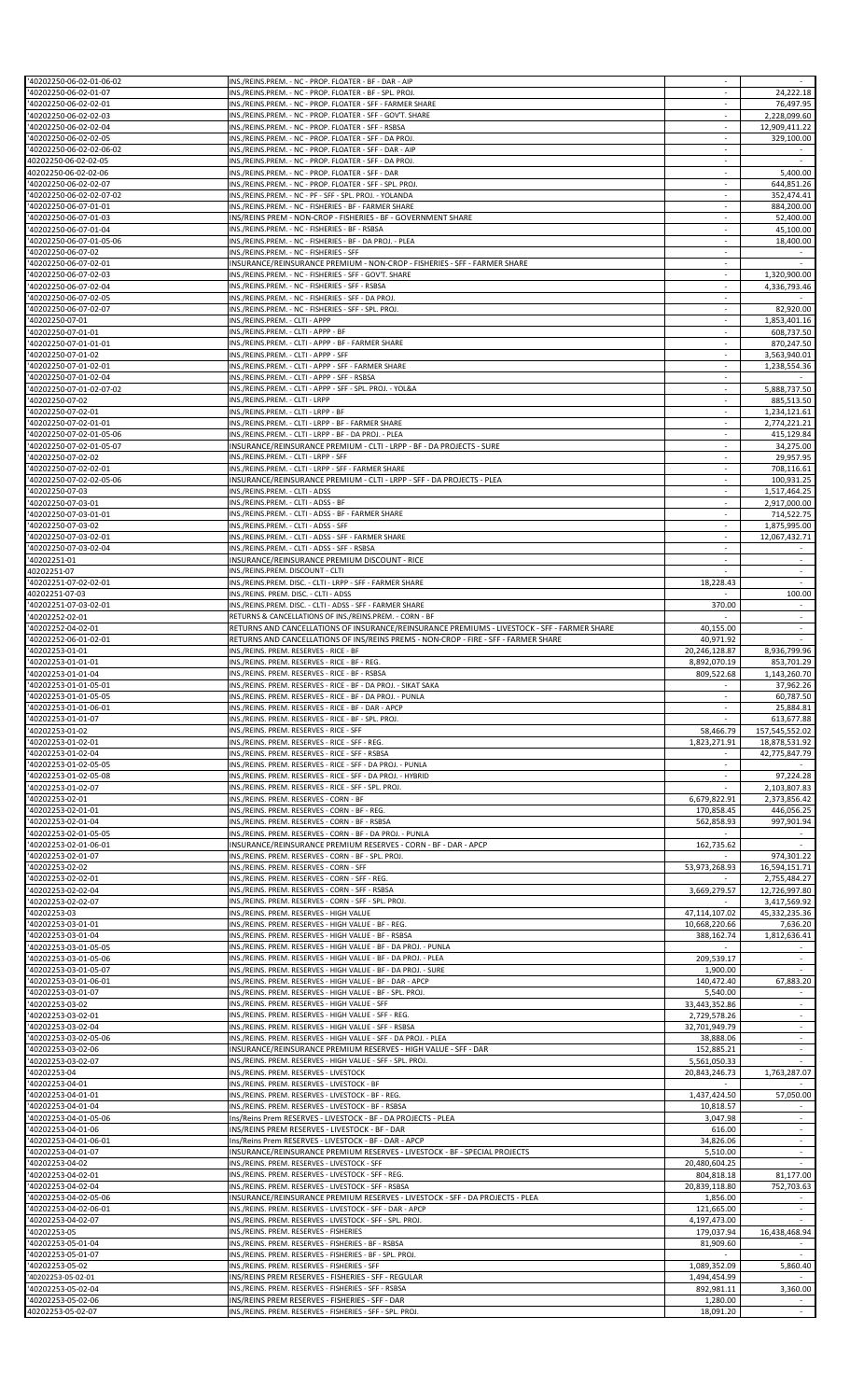| 40202253-06                                            | INS./REINS. PREM. RESERVES - NON-CROP                                          | 139,964.00    |                          |
|--------------------------------------------------------|--------------------------------------------------------------------------------|---------------|--------------------------|
| '40202253-06-01                                        | INS./REINS. PREM. RESERVES - NON-CROP - FIRE                                   | 2,107,499.12  | 7,372.50                 |
| '40202253-06-01-01-01                                  | INS./REINS. PREM. RESERVES - NON-CROP - FIRE - BF - REG.                       | 3,182.07      |                          |
| '40202253-06-01-01-06-01                               | INS./REINS. PREM. RESERVES - NON-CROP - FIRE - BF - DAR - APCP                 |               | ÷                        |
| '40202253-06-01-02                                     | INS./REINS. PREM. RESERVES - NON-CROP - FIRE - SFF                             | 880,398.74    | $\overline{\phantom{a}}$ |
| '40202253-06-01-02-01                                  | INS./REINS. PREM. RESERVES - NC - FIRE - SFF - REG.                            | $\sim$        | $\sim$                   |
| '40202253-06-01-02-07                                  | INS./REINS. PREM. RESERVES - NC - FIRE - SFF - SPL. PROJ.                      |               |                          |
| '40202253-06-02                                        | INS./REINS. PREM. RESERVES - NC - PROP. FLOATER                                | 754,225.40    | 406,290.44               |
|                                                        |                                                                                |               |                          |
| '40202253-06-02-01-01                                  | INS./REINS. PREM. RESERVES - NC - PROP. FLOATER - BF - REG.                    | 1,060,439.65  |                          |
| '40202253-06-02-01-04                                  | INS./REINS. PREM. RESERVES - NC - PROP. FLOATER - BF - RSBSA                   | 661,069.38    | $\sim$                   |
| '40202253-06-02-01-07                                  | INS./REINS. PREM. RES. - NC - PROP. FLOATER - BF - SPL. PROJ                   | 136,853.00    | $\sim$                   |
| 40202253-06-02-01-07-01                                | INS./REINS. PREM. RES. - NC - PF - BF - SPL. PROJ. - UNDP                      | 10,240.00     | $\overline{\phantom{a}}$ |
| '40202253-06-02-02                                     | INS./REINS. PREM. RESERVES - NC - PF - SFF                                     | 789,784.00    | $\sim$                   |
| '40202253-06-02-02-01                                  | INS./REINS. PREM. RESERVES - NC - PF - SFF - REG.                              | 204,938.36    | 13,308.35                |
| '40202253-06-02-02-04                                  | INS./REINS. PREM. RESERVES - NC - PF - SFF - RSBSA                             | 744,531.56    |                          |
| '40202253-06-02-02-07                                  | INS./REINS. PREM. RESERVES - NC - PF - SFF - SPL. PROJ.                        | 109,481.40    | $\overline{\phantom{a}}$ |
| '40202253-06-07                                        | INS./REINS. PREM. RESERVES - NC - FISHERIES                                    | 106,790.08    | $\sim$                   |
|                                                        |                                                                                |               |                          |
| '40202253-06-07-02                                     | INS./REINS. PREM. RESERVES - NC - FISHERIES - SFF                              | 2,322,320.00  |                          |
| '40202253-06-07-02-04                                  | INS./REINS. PREM. RESERVES - NC - FISHERIES - SFF - RSBSA                      | 251,015.30    | ÷                        |
| '40202253-07-01                                        | INS./REINS. PREM. RESERVES - CLTI - APPP                                       | 2,246,673.96  |                          |
| '40202253-07-01-01                                     | INSURANCE/REINSURANCE PREMIUM RESERVES - CLTI - APPP - BF                      | $\sim$        | 13,680.00                |
| '40202253-07-01-01-01                                  | INS./REINS. PREM. RESERVES - CLTI - APPP - BF - REG.                           | 155,256.74    |                          |
| '40202253-07-01-02                                     | INS./REINS. PREM. RESERVES - CLTI - APPP - SFF                                 | 225,478.36    | 46,305.00                |
| '40202253-07-01-02-01                                  | INS./REINS. PREM. RESERVES - CLTI - APPP - SFF - REG.                          | 7,082.25      | 78,127.68                |
| '40202253-07-02                                        | INS./REINS. PREM. RESERVES - CLTI - LRPP                                       | 554,181.47    | 66,825.67                |
| 40202253-07-02-01                                      | INS./REINS. PREM. RESERVES - CLTI - LRPP - BF                                  | 34,270.44     |                          |
|                                                        |                                                                                |               |                          |
| '40202253-07-02-01-01                                  | INS./REINS. PREM. RESERVES - CLTI - LRPP - BF - REG.                           | 78,929.29     | 365,659.95               |
| '40202253-07-02-01-05-06                               | INSURANCE/REINSURANCE PREMIUM RESERVES - CLTI - LRPP - BF - DA PROJECTS - PLEA | 116,301.44    |                          |
| '40202253-07-02-02                                     | INS./REINS. PREM. RESERVES - CLTI - LRPP - SFF                                 | 402,333.79    | $\overline{\phantom{a}}$ |
| '40202253-07-02-02-01                                  | INS./REINS. PREM. RESERVES - CLTI - LRPP - SFF - REG.                          | 22,140.30     |                          |
| '40202253-07-03                                        | INS./REINS. PREM. RESERVES - CLTI - ADSS                                       | 2,625,187.36  | 490,602.40               |
| '40202253-07-03-01-01                                  | INS./REINS. PREM. RESERVES - CLTI - ADSS - BF - REG.                           | 196,783.00    | 18,050.00                |
| '40202253-07-03-02                                     | INS./REINS. PREM. RESERVES - CLTI - ADSS - SFF                                 | 1,395,111.67  |                          |
| '40202253-07-03-02-01                                  | INS./REINS. PREM. RESERVES - CLTI - ADSS - SFF - REG.                          | 933,164.73    | $\sim$                   |
|                                                        |                                                                                |               |                          |
| '40301010-01                                           | SUBSIDY FROM NAT'L. GOV'T.                                                     |               |                          |
| '40402010                                              | INCOME FROM GRANTS & DONATIONS IN CASH                                         | $\sim$        | $\sim$                   |
| '40501040                                              | GAIN ON SALE OF PROP., PLANT & EQUIPMENT                                       |               |                          |
| 40501110                                               | GAIN FROM CHANGES IN FAIR VALUE OF FIN'L. INSTRUMENTS                          | $\sim$        |                          |
| '40603990                                              | MISCELLANEOUS INCOME                                                           | $\sim$        | 1,258,160.34             |
| '40603990-01                                           | MISC. INCOME - COMMISSION INCOME ON REINSURANCE                                |               | 161,905.04               |
| '422                                                   | DUE TO BIR                                                                     | ÷.            |                          |
| '422A                                                  | TRUST LIABILITY WITHHOLDING TAX                                                |               | ÷                        |
|                                                        |                                                                                |               |                          |
| '50101010                                              | SALARIES & WAGES - REG.                                                        | 54,006,836.85 | $\overline{\phantom{a}}$ |
| '50102010                                              | PERSONNEL ECONOMIC RELIEF ALL. (PERA)                                          | 2,394,797.67  | $\overline{\phantom{a}}$ |
| '50102020                                              | REPRESENTATION ALL. (RA)                                                       | 2,471,900.00  | $\omega$                 |
| '50102030                                              | TRANSPORTATION ALL. (TA)                                                       | 2,377,126.92  | $\overline{\phantom{a}}$ |
| '50102040                                              | CLOTHING/UNIFORM ALL.                                                          | 1,230,000.00  | $\sim$                   |
| '50102050                                              | SUBSISTENCE ALL                                                                | 4,000.00      |                          |
| '50102070                                              | <b>QUARTERS ALL.</b>                                                           | 64,000.00     | ÷                        |
| '50102080                                              | PRODUCTIVITY INCENTIVE ALL.                                                    |               | $\overline{\phantom{a}}$ |
|                                                        | <b>HONORARIA</b>                                                               |               | $\sim$                   |
| 50102100                                               |                                                                                | 90,000.00     |                          |
| '50102120                                              | LONGEVITY PAY                                                                  | 267,848.25    |                          |
| 50102130                                               | <b>OVERTIME &amp; NIGHT PAY</b>                                                | 786,816.20    | $\overline{\phantom{a}}$ |
| 50102140                                               | YEAR END & 13TH MONTH BONUS                                                    | 8,081,529.40  | $\overline{\phantom{a}}$ |
| '50102150                                              | CASH GIFT                                                                      |               |                          |
|                                                        |                                                                                |               |                          |
| '50102990                                              | OTHER BONUSES & ALL.S                                                          | 556,540.00    |                          |
|                                                        |                                                                                |               | $\sim$                   |
| '50102990-34                                           | OTHER BONUSES AND ALLOWANCES - MEAL                                            | 252,935.00    |                          |
| '50102990-35                                           | OTHER BONUSES AND ALLOWANCES - RICE SUBSIDY                                    | 971,772.70    | $\overline{\phantom{a}}$ |
| '50102990-36                                           | OTHER BONUSES AND ALLOWANCES - CHILDRENS                                       | 2,941.16      | $\overline{\phantom{a}}$ |
| '50102990-37                                           | OTHER BONUSES AND ALLOWANCES - LOYALTY                                         | 65,170.32     | $\overline{\phantom{a}}$ |
| '50102990-38                                           | OTHER BONUSES AND ALLOWANCES - MEDICAL, DENTAL AND HOSPITALIZATION             | 9,726.02      | $\overline{\phantom{a}}$ |
| '50103010                                              | RETIREMENT & LIFE INSURANCE PREM.                                              | 6,590,489.59  | $\sim$                   |
| '50103020                                              | PAG - IBIG CONTRIBUTIONS                                                       | 122,242.81    |                          |
| '50103030                                              | PHILHEALTH CONTRIBUTIONS                                                       | 544,527.24    | ÷                        |
| '50103040                                              | EMPLOYEES COMPENSATION INSURANCE PREM.                                         | 113,584.73    | $\overline{\phantom{a}}$ |
|                                                        | PROVIDENT/WELFARE FUND CONTRIBUTIONS                                           |               | $\sim$                   |
| '50103050                                              |                                                                                | 3,255,570.19  |                          |
| 50104020                                               | RETIREMENT GRATUITY                                                            |               |                          |
| '50104030                                              | TERMINAL LEAVE BENEFITS                                                        | 1,985,368.14  | ÷                        |
| '50104990                                              | OTHER PERSONNEL BENEFITS                                                       |               |                          |
| '50201010                                              | TRAVELING EXPENSES - LOCAL                                                     | 20,542,387.36 | $\overline{\phantom{a}}$ |
| '50201020                                              | TRAVELLING EXPENSES - FOREIGN                                                  | 104,939.63    | ÷                        |
| '50202010                                              | TRAINING EXPENSES                                                              | 7,284,641.44  | ÷                        |
| '50202030                                              | <b>CULTURAL &amp; ATHLETIC EXPENSES</b>                                        |               | $\sim$                   |
| '50203010                                              | OFFICE SUPPLIES EXPENSE                                                        | 6,450,873.85  | $\overline{\phantom{a}}$ |
| '50203020                                              | ACCOUNTABLE FORMS EXPENSES                                                     | 618,795.00    | $\overline{\phantom{a}}$ |
|                                                        |                                                                                |               | $\overline{\phantom{a}}$ |
| '50203090                                              | FUEL, OIL, LUBRICANT EXPENSES                                                  | 3,065,278.94  | $\sim$                   |
| '50203210                                              | SEMI - EXPENDABLE MACHINERY & EQUIPMENT EXPENSES                               | 527,365.08    |                          |
| '50203220                                              | SEMI - EXP. FURNITURE, FIXTURES & BOOKS EXPENSES                               | 496,650.10    |                          |
| '50203990                                              | OTHER SUPPLIES & MATERIALS EXPENSES                                            | 439,444.77    | ÷                        |
| '50204010                                              | <b>WATER EXPENSES</b>                                                          | 404,552.29    |                          |
| '50204020                                              | <b>ELECTRICITY EXPENSES</b>                                                    | 4,859,857.05  | $\sim$                   |
| 50204990                                               | OTHER UTILITY EXPENSES                                                         | 2,381.40      |                          |
| '50205010                                              | POSTAGE & COURIERS SERVICES                                                    | 728,688.45    | ÷                        |
| '50205020-01                                           | TELEPHONE EXPENSES - MOBILE                                                    | 525,679.63    | $\overline{\phantom{a}}$ |
| '50205020-02                                           | TELEPHONE EXPENSES - L&LINE                                                    | 636,779.15    | $\overline{\phantom{a}}$ |
|                                                        | INTERNET SUBSCRIPTION EXPENSES                                                 | 3,029,569.21  | $\overline{\phantom{a}}$ |
| '50205030                                              |                                                                                |               | $\sim$                   |
| '50205040                                              | CABLE, SATELLITE, TELEGRAPH & RADIO EXPENSES                                   | 261,963.56    |                          |
| 50207010                                               | <b>SURVEY EXPENSE</b>                                                          | 1,782,485.60  | $\overline{\phantom{a}}$ |
| '50210030                                              | EXTRAORDINARY & MISCELLANEOUS EXPENSES                                         | 864,742.73    | $\overline{\phantom{a}}$ |
| '50211010                                              | <b>LEGAL SERVICES</b>                                                          |               | $\sim$                   |
| '50211020                                              | <b>AUDITING SERVICES</b>                                                       | 2,100,912.38  | ÷                        |
| '50211030                                              | CONSULTANCY SERVICES                                                           | 854,000.00    | $\sim$                   |
| '50211990                                              | OTHER PROFESSIONAL SERVICES                                                    | 97,826,582.49 |                          |
|                                                        |                                                                                |               | ÷                        |
| '50212020                                              | JANITORIAL SERVICES                                                            | 1,283,160.91  |                          |
| '50212030                                              | SECURITY SERVICES                                                              | 3,170,907.39  | $\overline{\phantom{a}}$ |
| '50212990                                              | OTHER GENERAL SERVICES                                                         | 89,705.19     | $\sim$                   |
| '50213040                                              | R&M - BUILDINGS & OTHER STRUCTURES                                             | 6,050.90      |                          |
| '50213050                                              | R&M - MACHINERY & EQUIPMENT                                                    | 7,500.00      | ÷                        |
|                                                        | R&M - MACHINERY & EQUIPMENT - OFFICE EQUIPMENT                                 | 422,678.57    | $\overline{\phantom{a}}$ |
|                                                        | R&M - MACHINERY & EQUIPMENT - IT EQUIPMENT                                     | 330.813.15    | $\sim$                   |
|                                                        |                                                                                |               | $\sim$                   |
|                                                        | R&M - TRANSPORTATION EQUIPMENT-MOTOR VEHICLES                                  | 1,908,513.73  |                          |
| '50213070                                              | R&M - FURNITURES & FIXTURES                                                    | 9,111.00      | $\overline{\phantom{a}}$ |
| '50213090                                              | R&M - LEASED ASSETS IMPROVEMENT                                                | 1,041,504.44  | $\sim$                   |
| '50213210                                              | R&M - SEMI - EXPENDABLE MACHINERY & EQUIPMENT                                  | 27,571.50     | $\overline{\phantom{a}}$ |
| 50213050-02<br>50213050-03<br>50213060-01<br>'50213220 | R&M - SEMI - EXPENDABLE FURNITURES, FIXTURES & BOOKS                           |               | ÷                        |
| '50215010                                              | TAXES, DUTIES & LICENSES                                                       | 19,387,061.79 | $\sim$                   |
| '50215020                                              | FIDELITY BOND PREM.                                                            | 380,775.79    | $\sim$                   |
| '50215030                                              | <b>INSURANCE EXPENSE</b>                                                       | 566,031.45    | $\blacksquare$           |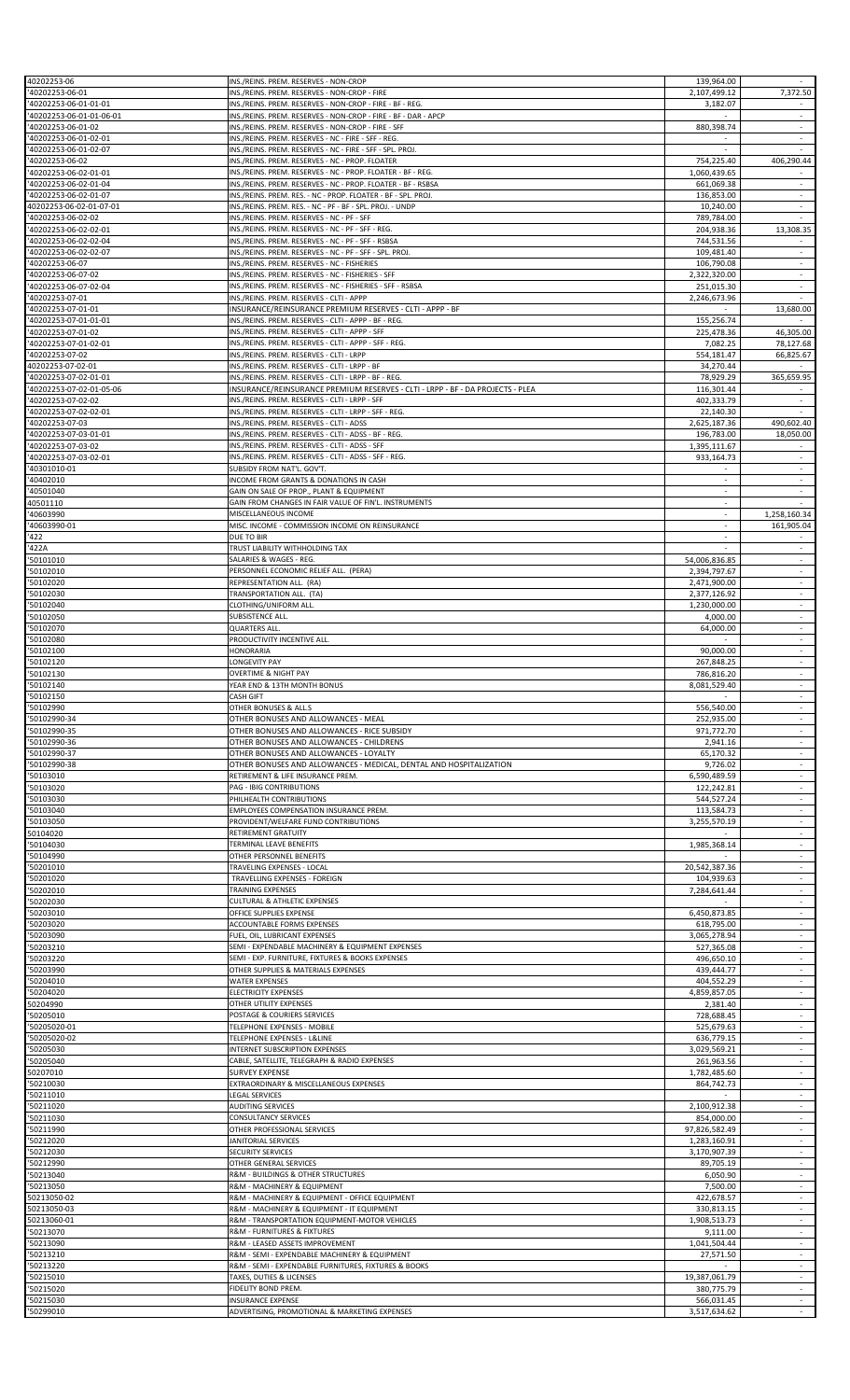| '50299020                                          | PRINTING & PUBLICATIONS EXPENSES                                                                                        | 3,360.00                        |                                                         |
|----------------------------------------------------|-------------------------------------------------------------------------------------------------------------------------|---------------------------------|---------------------------------------------------------|
| 50299030<br>50299040                               | REPRESENTATION EXPENSE<br>TRANSPORTATION & DELIVERY EXPENSES                                                            | 1,396,086.15<br>68,954.07       | ÷<br>$\sim$                                             |
| 50299050                                           | RENT/LEASE EXPENSES                                                                                                     | 11,570,339.92                   | $\overline{\phantom{a}}$                                |
| '50299060<br>50299070                              | MEMBERSHIP DUES & CONTIBUTIONS TO ORGANIZATION<br><b>SUBSCRIPTION EXPENSES</b>                                          | 22,073.50<br>608,202.35         | $\overline{\phantom{a}}$<br>$\overline{\phantom{a}}$    |
| 50299080                                           | <b>DONATIONS</b>                                                                                                        | 3,000.00                        | $\sim$                                                  |
| 50299120                                           | DIRECTORS & COMMITTEE MEMBERS' FEES                                                                                     | 1,353,000.00                    | ÷                                                       |
| 50299170-02-06<br>50299170-05-01                   | UNDERWRITING EXPENSE - REINSURANCE PREM. CEDED TREATY - NON-CROP<br>UNDERWRITING EXP.- FEES & COMM. EXP - RICE          |                                 |                                                         |
| 50299170-05-02                                     | UNDERWRITING EXP.- FEES & COMM. EXP - CORN                                                                              | $\sim$                          | $\sim$                                                  |
| 50299170-05-03<br>50299170-05-04                   | UNDERWRITING EXP.- FEES & COMM. EXP - HIGH VALUE<br>UNDERWRITING EXP.- FEES & COMM. EXP - LIVESTOCK                     | ×.                              | ÷                                                       |
| 50299170-05-05                                     | UNDERWRITING EXP.- FEES & COMM. EXP - FISHERIES                                                                         | $\overline{\phantom{a}}$        | $\overline{\phantom{a}}$                                |
| 50299170-05-06                                     | UNDERWRITING EXP.- FEES & COMM. EXP - NON-CROP                                                                          | ÷.                              | $\overline{\phantom{a}}$<br>$\overline{\phantom{a}}$    |
| 50299170-05-06-01<br>50299170-05-06-02             | UNDERWRITING EXP.- FEES & COMM. EXP - NON-CROP - FIRE<br>UNDERWRITING EXP.- FEES & COMM. EXP - NON-CROP - PROP. FLOATER | $\sim$                          | $\overline{\phantom{a}}$                                |
| 50299170-05-06-07                                  | UNDERWRITING EXP.- FEES & COMM. EXP - NON-CROP - FISHERIES                                                              | $\sim$                          | $\overline{\phantom{a}}$                                |
| 50299170-05-07-01<br>50299170-05-07-02             | UNDERWRITING EXP.- FEES & COMM. EXP - CLTI - APPP<br>UNDERWRITING EXP.- FEES & COMM. EXP - CLTI - LRPP                  |                                 | $\overline{\phantom{a}}$<br>$\sim$                      |
| 50299170-05-07-03                                  | UNDERWRITING EXP.- FEES & COMM. EXP - CLTI - ADSS                                                                       | ×.                              | ÷                                                       |
| 50299190-01-01                                     | CROP/NON-CROP INS. BEN. - RICE                                                                                          | $\sim$                          | $\sim$                                                  |
| 50299190-01-01-01<br>50299190-01-01-01-01          | CROP/NON-CROP INS. BEN. - RICE - BF<br>CROP/NON-CROP INS. BEN. - RICE - BF - REG.                                       | 43,194,967.00                   | ÷,<br>÷                                                 |
| 50299190-01-01-01-04                               | CROP/NON-CROP INS. BEN. - RICE - BF - RSBSA                                                                             | 26,115,799.00                   | $\overline{\phantom{a}}$                                |
| 50299190-01-01-01-05                               | CROP/NON-CROP INS. BEN. - RICE - BF - DA PROJ.                                                                          | 742,566.00                      | $\sim$                                                  |
| 50299190-01-01-01-05-01<br>50299190-01-01-01-05-05 | CROP/NON-CROP INS. BEN. - RICE - BF - DA PROJ. - SIKAT SAKA<br>CROP/NON-CROP INS. BEN. - RICE - BF - DA PROJ. - PUNLA   | 34,165,424.00<br>170,822.00     | $\omega$                                                |
| 50299190-01-01-01-05-06                            | CROP/NON-CROP INS. BEN. - RICE - BF - DA PROJ. - PLEA                                                                   | 1,100,358.00                    | $\overline{\phantom{a}}$                                |
| 50299190-01-01-01-05-07<br>50299190-01-01-01-05-08 | CROP/NON-CROP INS. BEN. - RICE - BF - DA PROJ. - SURE<br>CROP/NON-CROP INS. BEN. - RICE - BF - DA PROJ. - HYBRID        |                                 | $\sim$                                                  |
| 50299190-01-01-01-06                               | CROP/NON-CROP INS. BEN. - RICE - BF - DAR                                                                               |                                 | $\overline{\phantom{a}}$                                |
| 50299190-01-01-01-06-01                            | CROP/NON-CROP INS. BEN. - RICE - BF - DAR - APCP                                                                        | 8,264,857.00                    | $\sim$                                                  |
| 50299190-01-01-01-06-02<br>50299190-01-01-01-07    | CROP/NON-CROP INS. BEN. - RICE - BF - DAR - AIP<br>CROP/NON-CROP INS. BEN. - RICE - BF - SPL. PROJ.                     | 6,272.00<br>272,463.00          | $\blacksquare$<br>$\overline{\phantom{a}}$              |
| 50299190-01-01-02                                  | CROP/NON-CROP INS. BEN. - RICE - SFF                                                                                    | 2,399,994.00                    | $\sim$                                                  |
| 50299190-01-01-02-01<br>50299190-01-01-02-04       | CROP/NON-CROP INS. BEN. - RICE - SFF - REG.<br>CROP/NON-CROP INS. BEN. - RICE - SFF - RSBSA                             | 47,998,849.00<br>398,013,242.00 | $\sim$<br>$\blacksquare$                                |
| 50299190-01-01-02-05                               | CROP/NON-CROP INS. BEN. - RICE - SFF - DA PROJ.                                                                         | 35,705,011.00                   | $\omega$                                                |
| 50299190-01-01-02-05-01                            | CROP/NON-CROP INS. BEN. - RICE - SFF - DA PROJ. - SIKAT SAKA                                                            | 321,754.00                      | $\overline{\phantom{a}}$                                |
| 50299190-01-01-02-05-04<br>50299190-01-01-02-05-05 | CROP/NON-CROP INS. BEN. - RICE - SFF - DA PROJ. - HYTA<br>CROP/NON-CROP INS. BEN. - RICE - SFF - DA PROJ. - PUNLA       | 435,667.00<br>2,599.00          | $\sim$                                                  |
| 50299190-01-01-02-05-06                            | CROP/NON-CROP INS. BEN. - RICE - SFF - DA PROJ. - PLEA                                                                  | 282,559.00                      | ÷                                                       |
| 50299190-01-01-02-05-07<br>50299190-01-01-02-05-08 | CROP/NON-CROP INS. BEN. - RICE - SFF - DA PROJ. - SURE<br>CROP/NON-CROP INS. BEN. - RICE - SFF - DA PROJ. - HYBRID      | 558,226.00                      | $\overline{\phantom{a}}$<br>$\overline{\phantom{a}}$    |
| '50402010-01-01-02-05-09                           | CROP/NON-CROP INSURANCE BENEFITS - RICE - SFF - DA PROJECTS - RICE MODEL FARM                                           |                                 | ÷                                                       |
| 50299190-01-01-02-06                               | CROP/NON-CROP INS. BEN. - RICE - SFF - DAR                                                                              | 52,578.00                       | $\sim$                                                  |
| 50299190-01-01-02-06-01<br>50299190-01-01-02-06-02 | CROP/NON-CROP INS. BEN. - RICE - SFF - DAR - APCP<br>CROP/NON-CROP INS. BEN. - RICE - SFF - DAR - AIP                   | 22,440.00<br>82,387.00          | $\sim$<br>$\overline{\phantom{a}}$                      |
| 50299190-01-01-02-07                               | CROP/NON-CROP INS. BEN. - RICE - SFF - SPL. PROJ.                                                                       | 19,339,994.00                   | $\omega$                                                |
| 50299190-01-02                                     | CROP/NON-CROP INS. BEN. - CORN<br>CROP/NON-CROP INS. BEN. - CORN - BF                                                   | 15,600.00                       | ÷                                                       |
| 50299190-01-02-01<br>50299190-01-02-01-01          | CROP/NON-CROP INS. BEN. - CORN - BF - REG.                                                                              | 10,255.00<br>8,382,334.00       | $\sim$                                                  |
| 50299190-01-02-01-04                               | CROP/NON-CROP INS. BEN. - CORN - BF - RSBSA                                                                             | 4,529,520.00                    | $\omega$                                                |
| 50299190-01-02-01-05<br>50299190-01-02-01-05-01    | CROP/NON-CROP INS. BEN. - CORN - BF - DA PROJ.<br>CROP/NON-CROP INS. BEN. - CORN - BF - DA PROJ. - SIKAT SAKA           | 741,005.00                      |                                                         |
| 50299190-01-02-01-05-05                            | CROP/NON-CROP INS. BEN. - CORN - BF - DA PROJ. - PUNLA                                                                  | 23,820.00                       |                                                         |
| 50299190-01-02-01-05-06                            | CROP/NON-CROP INS. BEN. - CORN - BF - DA PROJ. - PLEA                                                                   | 1,193,729.00                    | ÷                                                       |
| 50299190-01-02-01-07<br>50299190-01-02-01-06-01    | CROP/NC INS. BEN. - CORN - BF - DA PROJ. - SPL. PROJ.<br>CROP/NON-CROP INS. BEN. - CORN - BF - DAR - APCP               | 2,333,046.00                    | $\overline{\phantom{a}}$<br>$\mathcal{L}_{\mathcal{A}}$ |
| 50299190-01-02-01-06-02                            | CROP/NON-CROP INS. BEN. - CORN - BF - DAR - AIP                                                                         |                                 |                                                         |
| 50299190-01-02-01-07<br>50299190-01-02-02          | CROP/NON-CROP INS. BEN. - CORN - BF - SPL. PROJ.<br>CROP/NON-CROP INS. BEN. - CORN - SFF                                | 45,216.00<br>106,547.00         | $\overline{\phantom{a}}$<br>$\overline{\phantom{a}}$    |
| 50299190-01-02-02-01                               | CROP/NON-CROP INS. BEN. - CORN - SFF - REG.                                                                             | 8,522,378.80                    | $\blacksquare$                                          |
| 50299190-01-02-02-04                               | CROP/NON-CROP INS. BEN. - CORN - SFF - RSBSA                                                                            | 68,584,470.00                   | ÷,                                                      |
| 50299190-01-02-02-05<br>50299190-01-02-02-05-05    | CROP/NON-CROP INS. BEN. - CORN - SFF - DA PROJ.<br>CROP/NON-CROP INS. BEN. - CORN - SFF - DA PROJ. - PUNLA              | 2,632,423.00                    | $\overline{\phantom{a}}$<br>$\overline{\phantom{a}}$    |
| 50299190-01-02-02-05-06                            | CROP/NON-CROP INS. BEN. - CORN - SFF - DA PROJ. - PLEA                                                                  | 80,742.00                       | $\overline{\phantom{a}}$                                |
| 50299190-01-02-02-05-08                            | CROP/NON-CROP INS. BEN. - CORN - SFF - DA PROJ. - HYBRID                                                                |                                 | $\overline{\phantom{a}}$                                |
| 50299190-01-02-02-06<br>50299190-01-02-02-06-02    | CROP/NON-CROP INS. BEN. - CORN - SFF - DAR<br>CROP/NON-CROP INS. BEN. - CORN - SFF - DAR - AIP                          | 716,396.00                      | $\overline{\phantom{a}}$<br>$\sim$                      |
| 50299190-01-02-02-07                               | CROP/NON-CROP INS. BEN. - CORN - SFF - SPL. PROJ.                                                                       | 8,676,183.00                    |                                                         |
| 50299190-01-03<br>50299190-01-03-01                | CROP/NON-CROP INS. BEN. - HIGH VALUE<br>CROP/NON-CROP INS. BEN. - HIGH VALUE - BF                                       |                                 | ÷<br>$\sim$                                             |
| 50299190-01-03-01-01                               | CROP/NON-CROP INS. BEN. - HIGH VALUE - BF - REG.                                                                        | 2,107,655.44                    | $\sim$                                                  |
| 50299190-01-03-01-04                               | CROP/NON-CROP INS. BEN. - HIGH VALUE - BF - RSBSA                                                                       | 438,580.42                      | $\blacksquare$                                          |
| 50299190-01-03-01-05-06<br>50299190-01-03-01-06-01 | CROP/NON-CROP INS. BEN. - HIGH VALUE - BF - DA PROJ. - PLEA<br>CROP/NON-CROP INS. BEN. - HIGH VALUE - BF - DAR - APCP   | 43,699.78                       | $\sim$<br>$\overline{\phantom{a}}$                      |
| 50299190-01-03-02                                  | CROP/NON-CROP INS. BEN. - HIGH VALUE - SFF                                                                              | 6,055.90                        | $\overline{\phantom{a}}$                                |
| 50299190-01-03-02-01<br>50299190-01-03-02-04       | CROP/NON-CROP INS. BEN. - HIGH VALUE - SFF - REG.<br>CROP/NON-CROP INS. BEN. - HIGH VALUE - SFF - RSBSA                 | 6,926,480.93<br>35,139,961.63   | $\omega$<br>$\overline{\phantom{a}}$                    |
| 50299190-01-03-02-05                               | CROP/NON-CROP INS. BEN. - HIGH VALUE - SFF - DA PROJ.                                                                   | 22,522.00                       | $\overline{\phantom{a}}$                                |
| 50299190-01-03-02-05-06                            | CROP/NON-CROP INS. BEN. - HIGH VALUE - SFF - DA PROJ. - PLEA                                                            |                                 | $\overline{\phantom{a}}$                                |
| 50299190-01-03-02-06<br>50299190-01-03-02-07       | CROP/NON-CROP INS. BEN. - HIGH VALUE - SFF - DAR<br>CROP/NON-CROP INS. BEN. - HIGH VALUE - SFF - SPL. PROJ.             | 17,025.00                       | $\omega$<br>$\overline{\phantom{a}}$                    |
| 50299190-01-04                                     | CROP/NON-CROP INS. BEN. - LIVESTOCK                                                                                     |                                 | $\sim$                                                  |
| 50299190-01-04-01-01<br>50299190-01-04-01-04       | CROP/NON-CROP INS. BEN. - LIVESTOCK - BF - REG.<br>CROP/NON-CROP INS. BEN. - LIVESTOCK - BF - RSBSA                     | 636,233.33                      | ÷                                                       |
| 50299190-01-04-01-05-06                            | CROP/NON-CROP INS. BEN. - LIVESTOCK - BF - DA PROJ. - PLEA                                                              | 3,000.00                        |                                                         |
| 50299190-01-04-01-06-01                            | CROP/NON-CROP INS. BEN. - LIVESTOCK - BF - DAR - APCP                                                                   | 53,837.44                       | $\sim$                                                  |
| 50299190-01-04-02<br>50299190-01-04-02-01          | CROP/NON-CROP INS. BEN. - LIVESTOCK - SFF<br>CROP/NON-CROP INS. BEN. - LIVESTOCK - SFF - REG.                           | 187,900.00<br>2,068,830.00      | $\overline{\phantom{a}}$                                |
| 50299190-01-04-02-04                               | CROP/NON-CROP INS. BEN. - LIVESTOCK - SFF - RSBSA                                                                       | 6,710,510.00                    | $\sim$                                                  |
| 50299190-01-04-02-05-06                            | CROP/NON-CROP INS. BEN. - LIVESTOCK - SFF - DA PROJ. - PLEA<br>CROP/NON-CROP INS. BEN. - LIVESTOCK - SFF - DAR          |                                 | $\overline{\phantom{a}}$<br>$\overline{\phantom{a}}$    |
| 50299190-01-04-02-06<br>50299190-01-04-02-07       | CROP/NON-CROP INS. BEN. - LIVESTOCK - SFF - SPL. PROJ.                                                                  | 66,650.00                       | $\sim$                                                  |
| 50299190-01-05                                     | CROP/NON-CROP INS. BEN. - FISHERIES                                                                                     |                                 | $\overline{\phantom{a}}$                                |
| 50299190-01-05-01-04<br>50299190-01-05-02          | CROP/NON-CROP INS. BEN. - FISHERIES - BF - RSBSA<br>CROP/NON-CROP INS. BEN. - FISHERIES - SFF                           |                                 | $\overline{\phantom{a}}$<br>$\blacksquare$              |
| 50299190-01-05-02-01                               | CROP/NON-CROP INS. BEN. - FISHERIES - SFF - REG.                                                                        | 26,403.57                       | $\overline{\phantom{a}}$                                |
| 50299190-01-05-02-04                               | CROP/NON-CROP INS. BEN. - FISHERIES - SFF - RSBSA                                                                       | 1,038,648.80                    | $\sim$                                                  |
| 50299190-01-05-02-06<br>50299190-01-05-02-07       | CROP/NON-CROP INS. BEN. - FISHERIES - SFF - DAR<br>CROP/NON-CROP INS. BEN. - FISHERIES - SFF - SPL. PROJ.               | ×.                              | ÷                                                       |
| 50299190-01-06                                     | CROP/NON-CROP INS. BEN. - NON-CROP                                                                                      |                                 | $\overline{\phantom{a}}$                                |
| 50299190-01-06-01<br>'50299190-01-06-01-02-04      | CROP/NON-CROP INS. BEN. - NON-CROP - FIRE<br>CROP/NON-CROP INSURANCE BENEFITS - NON-CROP - FIRE - SFF - RSBSA           | 8,100.00                        | ÷                                                       |
| '50299190-01-06-01-02-07                           | CROP/NON-CROP INSURANCE BENEFITS - NON-CROP - FIRE - SFF - SPECIAL PROJECTS                                             | 64,800.00<br>32,400.00          | $\overline{\phantom{a}}$                                |
| 50299190-01-06-02                                  | CROP/NON-CROP INS. BEN. - NON-CROP - PROP. FLOATER                                                                      |                                 | $\overline{\phantom{a}}$                                |
| 50299190-01-06-02-01-01                            | CROP/NC INS. BEN. - NC - PROP. FLOATER - BF - REG.                                                                      |                                 |                                                         |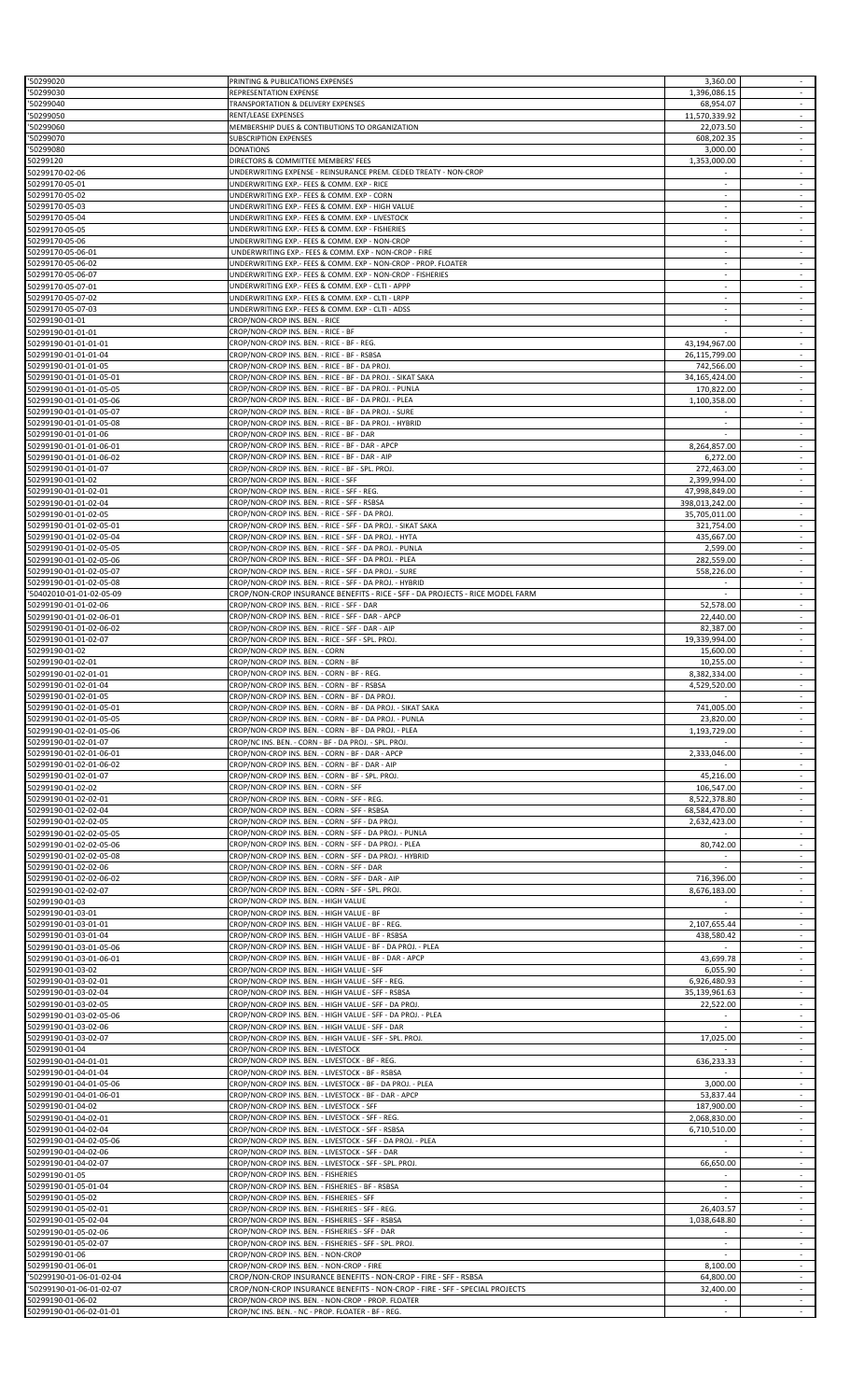| 50299190-01-06-02-01-04  | CROP/NC INS. BEN. - NC - PROP. FLOATER - BF - RSBSA                                |                          |                          |
|--------------------------|------------------------------------------------------------------------------------|--------------------------|--------------------------|
| 50299190-01-06-02-02-01  | CROP/NC INS. BEN. - NC - PROP. FLOATER - SFF - REG.                                | $\sim$                   | $\overline{\phantom{a}}$ |
| 50299190-01-06-02-02-04  | CROP/NC INS. BEN. - NC - PROP. FLOATER - SFF - RSBSA                               | 27,397.85                |                          |
| '50299190-01-06-02-02-05 | CROP/NON-CROP INSURANCE BENEFITS - NON-CROP - PROPERTY FLOATER - SFF - DA PROJECTS | 93,093.00                | ÷                        |
|                          | CROP/NC INS. BEN. - NC - FISHERIES                                                 |                          | $\overline{\phantom{a}}$ |
| 50299190-01-06-07        |                                                                                    |                          | $\sim$                   |
| 50299190-01-06-07-01-01  | CROP/NC INS. BEN. - NC - FISHERIES - BF - REG.                                     |                          | $\overline{\phantom{a}}$ |
| 50299190-01-06-07-02     | CROP/NC INS. BEN. - NC - FISHERIES - SFF                                           | 83,500.00                |                          |
| 50299190-01-06-07-02-01  | CROP/NC INS. BEN. - NC - FISHERIES - SFF - REG.                                    |                          | $\sim$                   |
| 50299190-01-06-07-02-04  | CROP/NC INS. BEN. - NC - FISHERIES - SFF - RSBSA                                   | 229,650.00               | $\sim$                   |
| '50299190-01-06-07-02-05 | CROP/NON-CROP INSURANCE BENEFITS - NON-CROP - FISHERIES - SFF - DA PROJECTS        | 128,000.00               | $\overline{\phantom{a}}$ |
| 50299190-01-06-07-02-07  | CROP/NC INS. BEN. - NC - FISHERIES - SFF - SPL. PROJ.                              | 32,400.00                | $\omega$                 |
| 50299190-01-07-01        | CROP/NON-CROP INS. BEN. - CLTI - APPP                                              | 4,741,604.53             | $\overline{\phantom{a}}$ |
| 50299190-01-07-01-01     | CROP/NON-CROP INS. BEN. - CLTI - APPP - BF                                         | 5.000.00                 | $\sim$                   |
| 50299190-01-07-01-01-01  | CROP/NON-CROP INS. BEN. - CLTI - APPP - BF - REG.                                  | 985,000.00               | $\overline{\phantom{a}}$ |
| 50299190-01-07-01-01-05  | CROP/NON-CROP INS. BEN. - CLTI - APPP - BF - DA PROJ.                              |                          | $\omega$                 |
|                          |                                                                                    | 110,000.00               | $\sim$                   |
| 50299190-01-07-01-02     | CROP/NON-CROP INS. BEN. - CLTI - APPP - SFF                                        |                          |                          |
| 50299190-01-07-01-02-01  | CROP/NON-CROP INS. BEN. - CLTI - APPP - SFF - REG.                                 | 3,326,821.00             | $\sim$                   |
| 50299190-01-07-01-02-05  | CROP/NON-CROP INS. BEN. - CLTI - APPP - SFF - DA PROJ                              | 55,000.00                |                          |
| 50299190-01-07-01-02-07  | CROP/NON-CROP INS. BEN. - CLTI - APPP - SFF - SPL. PROJ.                           | 165,000.00               | $\sim$                   |
| 50299190-01-07-02        | CROP/NON-CROP INS. BEN. - CLTI - LRPP                                              | 391,000.00               | $\overline{\phantom{a}}$ |
| 50299190-01-07-02-01     | CROP/NON-CROP INS. BEN. - CLTI - LRPP - BF                                         | $\sim$                   | $\sim$                   |
| 50299190-01-07-02-01-01  | CROP/NON-CROP INS. BEN. - CLTI - LRPP - BF - REG.                                  | 268,000.00               |                          |
| 50299190-01-07-02-02-01  | CROP/NON-CROP INS. BEN. - CLTI - LRPP - SFF - REG.                                 | 120,000.00               | $\overline{\phantom{a}}$ |
| '50299190-01-07-02-02-04 | CROP/NON-CROP INS. BEN. - CLTI - LRPP - SFF - RSBSA                                |                          | $\sim$                   |
|                          |                                                                                    |                          |                          |
| 50299190-01-07-03        | CROP/NON-CROP INS. BEN. - CLTI - ADSS                                              | 464,162.42               | $\blacksquare$           |
| 50299190-01-07-03-01-01  | CROP/NON-CROP INS. BEN. - CLTI - ADSS - BF - REG.                                  | 30,000.00                | $\omega$                 |
| 50299190-01-07-03-02     | CROP/NON-CROP INS. BEN. - CLTI - ADSS - SFF                                        | 165,000.00               | $\sim$                   |
| 50299190-01-07-03-02-01  | CROP/NON-CROP INS. BEN. - CLTI - ADSS - SFF - REG.                                 | 2,253,233.14             | $\sim$                   |
| 50299190-01-07-03-02-04  | CROP/NON-CROP INS. BEN. - CLTI - ADSS - SFF - RSBSA                                |                          | $\overline{\phantom{a}}$ |
| '50299990                | OTHER MAINTENANCE & OPERATING EXPENSES                                             | 1,763,699.70             | $\omega$                 |
| 50299990-01              | OMOOE - CULTURAL & ATHLETIC EXPENSES                                               | 13,200.00                | $\overline{\phantom{a}}$ |
| 50299990-02              | OMOOE - OTHER GENERAL SERVICES                                                     | 57,779.82                | $\sim$                   |
| 50301010                 |                                                                                    | 626,669.91               |                          |
|                          | MANAGEMENT SUPERVISION/TRUSTEESHIP FEES                                            |                          |                          |
| '50301040                | <b>BANK CHARGES</b>                                                                | 1,030,340.00             | $\omega$                 |
| 50301990                 | OTHER FIN'L. CHARGES                                                               | 269,266.82               | $\sim$                   |
| 50402010-02-01-01        | CROP/NON-CROP UNPAID INS. BEN. - RICE                                              | $\sim$                   | $\sim$                   |
| '50402010-02-01-01-01    | CROP/NON-CROP UNPAID INS. BEN. - RICE - BF - REG.                                  |                          |                          |
| 50402010-02-01-01-04     | CROP/NON-CROP UNPAID INS. BEN. - RICE - BF - RSBSA                                 | ×.                       | $\sim$                   |
| 50402010-02-01-01-05     | CROP/NON-CROP UNPAID INS. BEN. - RICE - BF - DA PROJ.                              |                          | $\overline{\phantom{a}}$ |
| '50402010-02-01-01-05-01 | CROP/NC UNPAID INS. BEN. - RICE - BF - DA PROJ. - SIKAT SAKA                       |                          | $\overline{\phantom{a}}$ |
| '50402010-02-01-01-05-06 | CROP/NON-CROP UNPAID INS. BEN. - RICE - BF - DA PROJ. - PLEA                       |                          | ÷                        |
|                          |                                                                                    |                          |                          |
| 50402010-02-01-01-05-07  | CROP/NON-CROP UNPAID INS. BEN. - RICE - BF - DA PROJ. - SURE                       | ÷.                       | $\overline{\phantom{a}}$ |
| '50402010-02-01-01-06-01 | CROP/NON-CROP UNPAID INS. BEN. - RICE - BF - DAR - APCP                            | $\sim$                   | $\sim$                   |
| '50402010-02-01-02-01    | CROP/NON-CROP UNPAID INS. BEN. - RICE - SFF - REG.                                 |                          | $\overline{\phantom{a}}$ |
| '50402010-02-01-02-04    | CROP/NON-CROP UNPAID INS. BEN. - RICE - SFF - RSBSA                                | ÷.                       | $\omega$                 |
| '50402010-02-01-02-05    | CROP/NON-CROP UNPAID INS. BEN. - RICE - SFF - DA PROJ.                             | $\overline{\phantom{a}}$ | $\overline{\phantom{a}}$ |
| '50402010-02-01-02-05-08 | CROP/NC UNPAID INS. BEN. - RICE - SFF - DA PROJ. - HYBRID                          | $\sim$                   | $\sim$                   |
| '50402010-02-01-02-06    | CROP/NON-CROP UNPAID INS. BEN. - RICE - SFF - DAR                                  |                          |                          |
| 50402010-02-01-02-07     | CROP/NON-CROP UNPAID INS. BEN. - RICE - SFF - SPL. PROJ.                           | ×.                       | $\sim$                   |
|                          |                                                                                    |                          |                          |
| 50402010-02-02           | CROP/NON-CROP UNPAID INS. BEN. - CORN                                              |                          | $\overline{\phantom{a}}$ |
| 50402010-02-02-01        | CROP/NON-CROP UNPAID INS. BEN. - CORN - BF                                         | ×.                       | $\sim$                   |
| '50402010-02-02-01-01    | CROP/NON-CROP UNPAID INS. BEN. - CORN - BF - REG.                                  | 297,195.00               |                          |
| 50402010-02-02-01-04     | CROP/NON-CROP UNPAID INS. BEN. - CORN - BF - RSBSA                                 |                          | $\overline{\phantom{a}}$ |
| 50402010-02-02-01-05-06  | CROP/NC UNPAID INS. BEN. - CORN - SFF - DA PROJ. - PLEA                            | $\overline{\phantom{a}}$ | $\sim$                   |
| '50402010-02-02-02-01    | CROP/NON-CROP UNPAID INS. BEN. - CORN - SFF - REG.                                 |                          |                          |
| '50402010-02-02-02-04    | CROP/NON-CROP UNPAID INS. BEN. - CORN - SFF - RSBSA                                | 809,593.00               |                          |
| '50402010-02-02-02-05    | CROP/NON-CROP UNPAID INS. BEN. - CORN - SFF - DA PROJ.                             |                          |                          |
|                          |                                                                                    |                          |                          |
| '50402010-02-02-02-06    | CROP/NON-CROP UNPAID INS. BEN. - CORN - SFF - DAR                                  |                          |                          |
| 50402010-02-02-02-07     | CROP/NC UNPAID INS. BEN. - CORN - SFF - SPL. PROJ.                                 | 498,085.00               | $\overline{\phantom{a}}$ |
| 50402010-02-03           | CROP/NC UNPAID INS. BEN. - HIGH VALUE                                              |                          |                          |
| '50402010-02-03-02-01    | CROP/NC UNPAID INS. BEN. - HIGH VALUE - SFF - REG.                                 |                          | $\overline{\phantom{a}}$ |
| '50402010-02-03-02-04    | CROP/NC UNPAID INS. BEN. - HIGH VALUE - SFF - RSBSA                                | $\sim$                   | $\sim$                   |
| '50402010-02-03-02-05    | CROP/NC UNPAID INS. BEN. - HIGH VALUE - SFF - DA PROJ.                             |                          |                          |
| '50402010-02-04-01-05-05 | CROP/NC UNPAID INS. BEN. - LIVESTOCK - BF - DA PROJ. - PUNLA                       | $\sim$                   |                          |
| '50402010-02-04-02-01    | CROP/NC UNPAID INS. BEN. - LIVESTOCK - SFF - REG.                                  |                          |                          |
|                          | CROP/NC UNPAID INS. BEN. - LIVESTOCK - SFF - RSBSA                                 | $\overline{\phantom{a}}$ | $\sim$                   |
| '50402010-02-04-02-04    |                                                                                    |                          |                          |
| '50402010-02-05-02-01    | CROP/NC UNPAID INS. BEN. - FISHERIES - SFF - REG.                                  |                          |                          |
| '50402010-02-05-02-04    | CROP/NC UNPAID INS. BEN. - FISHERIES - SFF - RSBSA                                 | 3,685.00                 | ÷                        |
| '50402010-02-06-01-02-01 | CROP/NC UNPAID INS. BEN. - NC - FIRE - SFF - REG.                                  |                          | $\overline{\phantom{a}}$ |
| '50402010-02-06-01-02-04 | CROP/NC UNPAID INS. BEN. - NC - FIRE - SFF - RSBSA                                 |                          | $\overline{\phantom{a}}$ |
| '50402010-02-06-02-01-01 | CROP/NC UNPAID INS. BEN. - NC - PROP. FLOATER - BF - REG.                          |                          |                          |
| '50402010-02-06-02-02-04 | CROP/NC UNPAID INS. BEN. - NC - PROP. FLOATER - SFF - RSBSA                        |                          | ÷                        |
| '50402010-02-07-01-02-01 | CROP/NC UNPAID INS. BEN. - CLTI - APPP - SFF - REG.                                | $\sim$                   | $\sim$                   |
| '50402010-02-07-01-02-05 | CROP/NC UNPAID INS. BEN. - CLTI - APPP - SFF - DA PROJ.                            |                          | $\overline{\phantom{a}}$ |
|                          |                                                                                    |                          |                          |
| '50402010-02-07-02-01-01 | CROP/NC UNPAID INS. BEN. - CLTI - LRPP - BF - REG.                                 |                          |                          |
| '50402010-02-07-02-02-01 | CROP/NC UNPAID INS. BEN. - CLTI - LRPP - SFF - REG.                                | $\overline{\phantom{a}}$ | $\sim$                   |
| '50402010-02-07-03-02-01 | CROP/NC UNPAID INS. BEN. - CLTI - ADSS - SFF - REG.                                |                          | $\sim$                   |
| '50402010-04             | <b>DEATH BENEFITS</b>                                                              |                          |                          |
| '50402010-04-01          | <b>DEATH BENEFITS - RICE</b>                                                       | 1,660,000.00             | ÷                        |
| '50402010-04-02          | <b>DEATH BENEFITS - CORN</b>                                                       | 550,000.00               |                          |
| '50402010-05             | FEES AND COMMISSION EXPENSES                                                       | 941.40                   | $\sim$                   |
| '50402010-05-01          | FEES AND COMMISSION EXPENSES - RICE                                                | 3,196,735.13             |                          |
| '50402010-05-02          | FEES AND COMMISSION EXPENSES - CORN                                                | 1,563,139.68             | ÷                        |
| '50402010-05-03          | FEES AND COMMISSION EXPENSES - HIGH VALUE                                          | 1,356,383.11             | $\overline{\phantom{a}}$ |
| '50402010-05-04          | FEES AND COMMISSION EXPENSES - LIVESTOCK                                           | 481,499.57               | $\sim$                   |
|                          |                                                                                    |                          | $\overline{\phantom{a}}$ |
| '50402010-05-06-01       | FEES AND COMMISSION EXPENSES - NON-CROP - FIRE                                     | 315,840.00               |                          |
| '50402010-05-06-02       | FEES AND COMMISSION EXPENSES - NON-CROP - PROPERTY FLOATER                         | 8,184.96                 | $\sim$                   |
| '50402010-05-07-01       | FEES AND COMMISSION EXPENSES - CLTI - APPP                                         | 541,005.17               | $\sim$                   |
| '50402010-05-07-02       | FEES AND COMMISSION EXPENSES - CLTI - LRPP                                         | 1,674,485.51             | $\overline{\phantom{a}}$ |
| '50402010-05-07-03       | FEES AND COMMISSION EXPENSES - CLTI - ADSS                                         | 2,619,637.63             | ÷                        |
| '50402010-06-01          | HON./INCENTIVES TO CLAIMS ADJ.                                                     |                          | ÷                        |
| '50402010-06-01-01       | HON./INCENTIVES TO CLAIMS ADJ. - RICE                                              | 3,030,475.12             | $\sim$                   |
| '50402010-06-01-02       | HON./INCENTIVES TO CLAIMS ADJ. - CORN                                              | 121,000.00               |                          |
| '50402010-06-02          | HON./INCENTIVE TO AGRICULTURAL TECHNICIANS                                         |                          | ÷                        |
|                          |                                                                                    |                          |                          |
| '50402010-06-02-01       | HON./INCENTIVE TO AGRICULTURAL TECHNICIANS - RICE                                  |                          |                          |
| '50402010-06-02-02       | HON./INCENTIVE TO AGRICULTURAL TECHNICIANS - CORN                                  |                          | $\sim$                   |
| '50402010-07-01-06       | REINSURANCE PREM. CEDED TREATY - NON-CROP                                          | 568,080.30               |                          |
| '50402010-08             | RESERVE FOR INDEMNITY FLUCTUATION                                                  |                          | ÷                        |
| '50501020                | DEPN. - L& IMPROVEMENTS                                                            | 103,391.20               |                          |
| '50501040                | DEPN. - BUILDINGS & OTHER STRUCTURES                                               | 258,486.62               | $\sim$                   |
| 50501050-02              | DEPN. - MACHINERY & EQUIPMENT - OFFICE EQUIPMENT                                   | 957,385.19               | ÷                        |
| 50501050-03              | DEPN. - MACHINERY & EQUIPMENT - IT EQUIPMENT                                       | 2,866,108.24             | ÷                        |
| 50501060-01              | DEPN. - TRANSPORTATION EQUIPMENT-                                                  | 2,752,907.89             | $\sim$                   |
|                          |                                                                                    |                          |                          |
| 50501070-01              | DEPN. - FURNITURE, FIXTURES                                                        | 297,108.57               | $\overline{\phantom{a}}$ |
| 50501090-02              | DEPN. - LEASED ASSETS IMPROVEMENTS                                                 | 420,461.32               | $\overline{\phantom{a}}$ |
| '50501990                | DEPN. - OTHER PROP., PLANT & EQUIPMENT                                             | 7,181.25                 | $\sim$                   |
| 50502010                 | AMORTIZATION -INTANGIBLE ASSETS                                                    | 7,100.04                 | $\sim$                   |
| '50504040                | LOSS ON SALE OF PROPERTY, PLANT AND EQUIPMENT                                      | 7,635.00                 |                          |
| '50504080                | LOSS ON SALE OF ASSETS                                                             | $\sim$                   |                          |